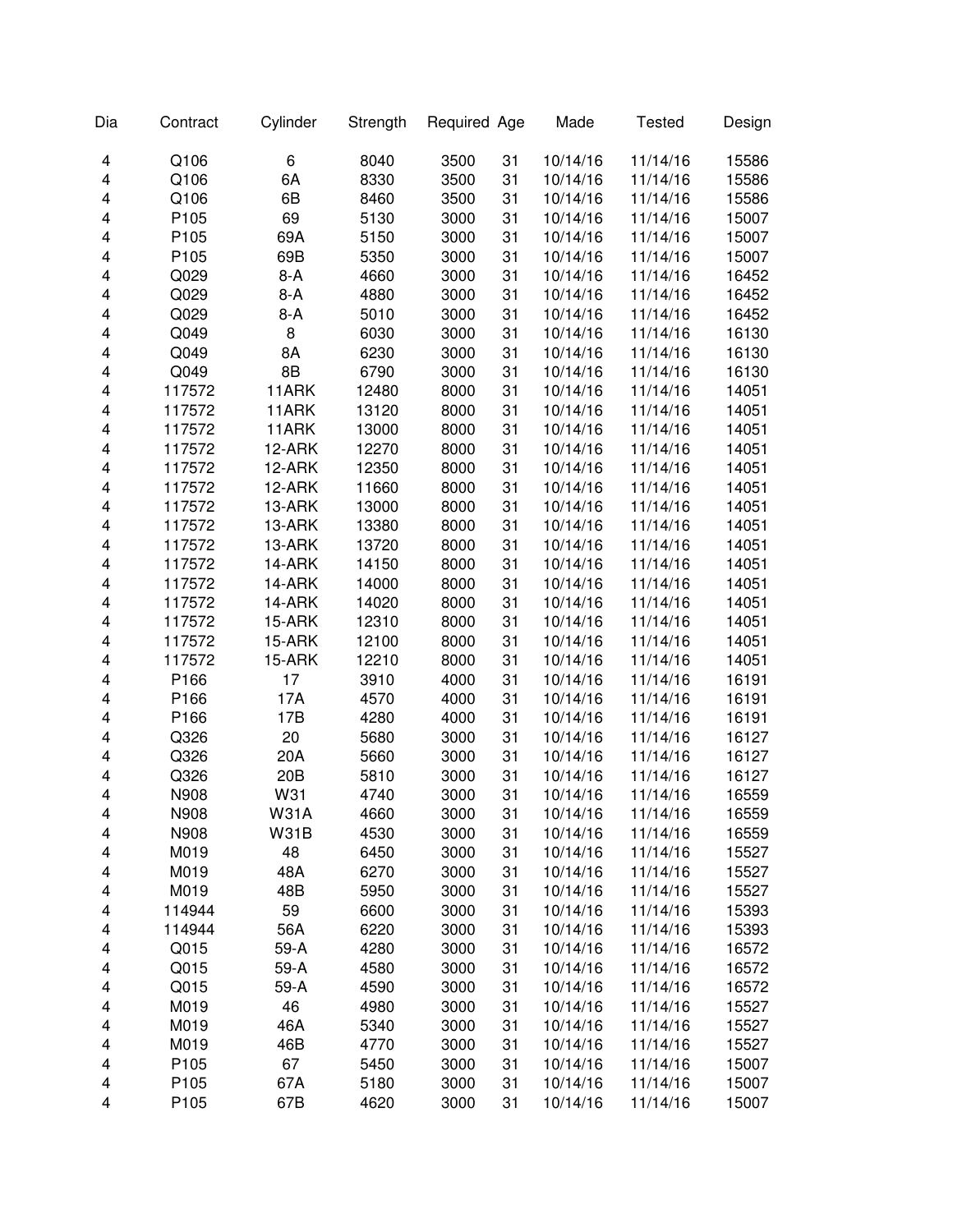| 4 | P247             | 83                      | 5390 | 3000         | 31 | 10/14/16 | 11/14/16 | 16130 |
|---|------------------|-------------------------|------|--------------|----|----------|----------|-------|
|   | P247             | 83A                     | 5480 |              |    | 10/14/16 | 11/14/16 | 16130 |
| 4 |                  |                         |      | 3000         | 31 |          |          |       |
| 4 | P247             | 83B                     | 5400 | 3000         | 31 | 10/14/16 | 11/14/16 | 16130 |
| 4 | 115746           | 93                      | 6470 | 3000         | 31 | 10/14/16 | 11/14/16 | 16361 |
| 4 | 115746           | 93A                     | 6000 | 3000         | 31 | 10/14/16 | 11/14/16 | 16361 |
| 4 | 115746           | 93B                     | 6000 | 3000         | 31 | 10/14/16 | 11/14/16 | 16361 |
| 4 | P079             | 123                     | 7180 | 3000         | 31 | 10/14/16 | 11/14/16 | 15146 |
| 4 | P079             | 123A                    | 6790 | 3000         | 31 | 10/14/16 | 11/14/16 | 15146 |
| 4 | P079             | 123B                    | 6590 | 3000         | 31 | 10/14/16 | 11/14/16 | 15146 |
| 4 | P201             | $112-A$                 | 5200 | 3000         | 31 | 10/14/16 | 11/14/16 | 16572 |
| 4 | P201             | $112-A$                 | 5700 | 3000         | 31 | 10/14/16 | 11/14/16 | 16572 |
| 4 | P201             | $112-A$                 | 5210 | 3000         | 31 | 10/14/16 | 11/14/16 | 16572 |
| 4 | P230             | 260                     | 4400 | 4000         | 31 | 10/14/16 | 11/14/16 | 16563 |
| 4 | P230             | 260A                    | 4250 | 4000         | 31 | 10/14/16 | 11/14/16 | 16563 |
| 4 | P230             | 260B                    | 4240 | 4000         | 31 | 10/14/16 | 11/14/16 | 16563 |
| 4 | M950             | 391                     | 7120 | 3000         | 31 | 10/14/16 | 11/14/16 | 15521 |
| 4 | M950             | 391A                    | 6770 | 3000         | 31 | 10/14/16 | 11/14/16 | 15521 |
| 4 | M950             | 391B                    | 6830 | 3000         | 31 | 10/14/16 | 11/14/16 | 15521 |
| 4 | M950             | 407-D                   | 5810 | 3000         | 28 | 11/7/16  | 11/14/16 | 15520 |
| 4 | M950             | 408-C                   | 5740 | 3000         | 5  | 11/9/16  | 11/14/16 | 15592 |
| 4 | M950             | 410-C                   | 5040 | 3000         | 5  | 11/9/16  | 11/14/16 | 15520 |
| 4 | M950             | 412-C                   | 4360 | 3000         | 4  | 11/10/16 | 11/14/16 | 15520 |
| 4 | M950             | 414-C                   | 4590 | 3000         | 3  | 11/11/16 | 11/14/16 | 15592 |
| 4 | Q158             | $2-A$                   | 4330 | 3000         | 28 | 10/17/16 | 11/14/16 | 16483 |
| 4 | Q158             | $2-A$                   | 4340 | 3000         | 28 | 10/17/16 | 11/14/16 | 16483 |
| 4 | Q158             | $2-A$                   | 3900 | 3000         | 28 | 10/17/16 | 11/14/16 | 16483 |
| 4 | P148             | $\overline{\mathbf{4}}$ | 3800 | 3000         | 28 | 10/17/16 | 11/14/16 | 15587 |
| 4 | P148             | 4A                      | 3870 | 3000         | 28 | 10/17/16 | 11/14/16 | 15587 |
| 4 | P148             | 4AA                     | 4110 | 3000         | 28 | 10/17/16 | 11/14/16 | 15587 |
| 4 | P148             | $5 - B$                 | 4330 | 3000         | 25 | 10/19/16 | 11/14/16 | 15587 |
| 4 | P148             | 5-BB                    | 4280 | 3000         | 25 | 10/19/16 | 11/14/16 | 15587 |
| 4 | P148             | $6 - B$                 | 3120 | 3000         | 10 | 11/4/16  | 11/14/16 | 16110 |
| 4 | P148             | 6-BB                    | 3340 | 3000         | 10 | 11/4/16  |          | 16110 |
|   |                  | 12                      |      |              |    |          | 11/14/16 |       |
| 4 | Q059             |                         | 5990 | 3000<br>3000 | 28 | 10/17/16 | 11/14/16 | 13108 |
| 4 | Q059             | 12A                     | 4950 |              | 28 | 10/17/16 | 11/14/16 | 13108 |
| 4 | Q059             | 12B                     | 6310 | 3000         | 28 | 10/17/16 | 11/14/16 | 13108 |
| 4 | P <sub>265</sub> | 30                      | 5020 | 3000         | 28 | 10/17/16 | 11/14/16 | 16249 |
| 4 | P265             | 30A                     | 5170 | 3000         | 28 | 10/17/16 | 11/14/16 | 16249 |
| 4 | P265             | 30B                     | 5050 | 3000         | 28 | 10/17/16 | 11/14/16 | 16249 |
| 4 | P261             | 42                      | 5320 | 3000         | 28 | 10/17/16 | 11/14/16 | 14339 |
| 4 | P <sub>261</sub> | 42A                     | 5180 | 3000         | 28 | 10/17/16 | 11/14/16 | 14339 |
| 4 | P <sub>261</sub> | 42B                     | 5240 | 3000         | 28 | 10/17/16 | 11/14/16 | 14339 |
| 4 | P097             | 64                      | 4890 | 3000         | 28 | 10/17/16 | 11/14/16 | 16424 |
| 4 | P097             | 64A                     | 4580 | 3000         | 28 | 10/17/16 | 11/14/16 | 16424 |
| 4 | P097             | 64B                     | 7850 | 3000         | 28 | 10/17/16 | 11/14/16 | 16424 |
| 4 | P097             | 65                      | 5990 | 3000         | 28 | 10/17/16 | 11/14/16 | 16424 |
| 4 | P097             | 65A                     | 6140 | 3000         | 28 | 10/17/16 | 11/14/16 | 16424 |
| 4 | P097             | 65B                     | 4720 | 3000         | 28 | 10/17/16 | 11/14/16 | 16424 |
| 4 | Q031             | 64                      | 6110 | 3000         | 28 | 10/17/16 | 11/14/16 | 16486 |
| 4 | Q031             | 64A                     | 6150 | 3000         | 28 | 10/17/16 | 11/14/16 | 16486 |
| 4 | Q031             | 64B                     | 5810 | 3000         | 28 | 10/17/16 | 11/14/16 | 16486 |
| 4 | Q031             | 65                      | 6610 | 3000         | 28 | 10/17/16 | 11/14/16 | 16486 |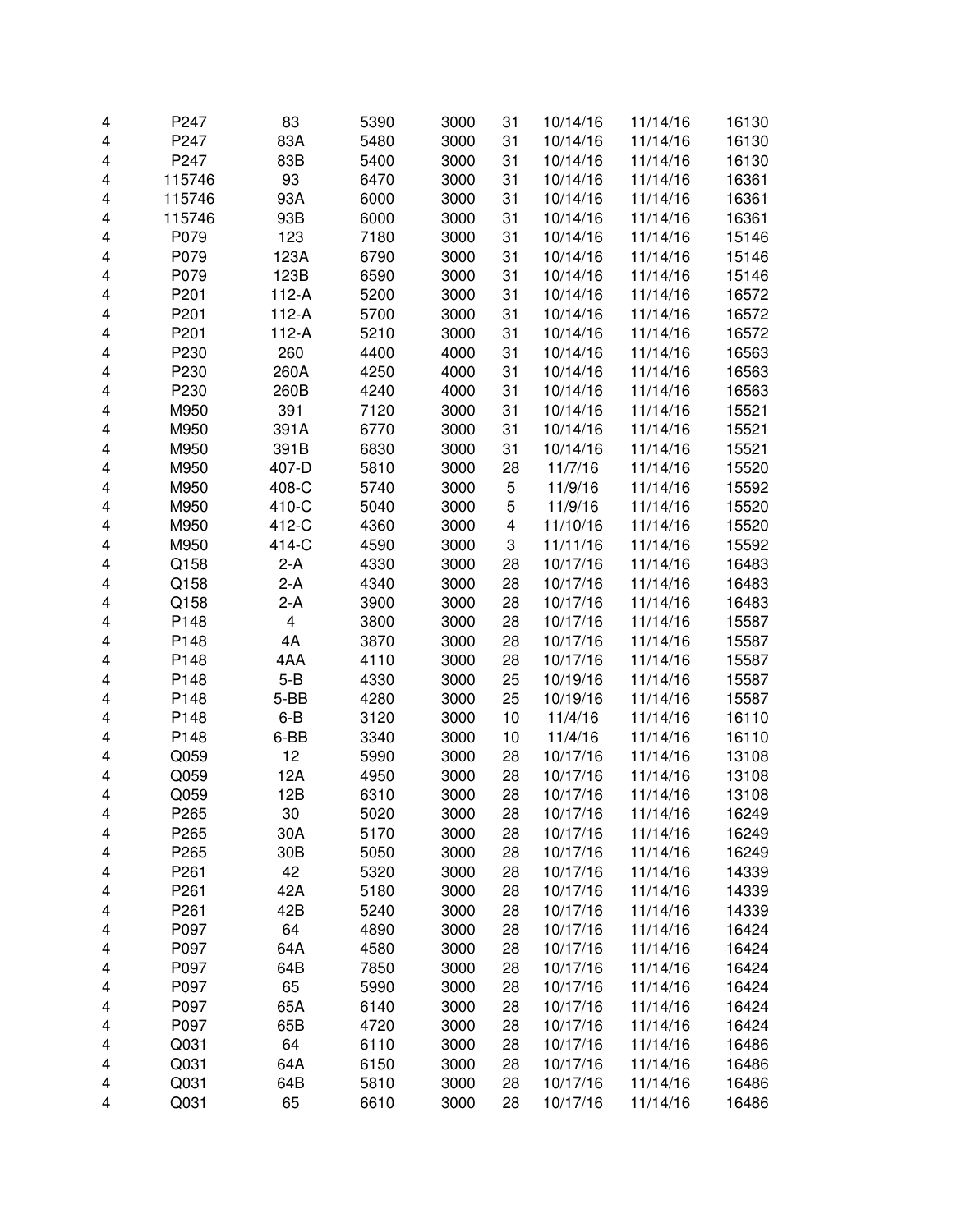| 4      | Q031   | 65A            | 6560 | 3000 | 28 | 10/17/16 | 11/14/16             | 16486  |
|--------|--------|----------------|------|------|----|----------|----------------------|--------|
| 4      | Q031   | 65B            | 6710 | 3000 | 28 | 10/17/16 | 11/14/16             | 16486  |
| 4      | N266   | 210            | 5270 | 3000 | 28 | 10/17/16 | 11/14/16             | 13026  |
| 4      | N266   | 210A           | 5010 | 3000 | 28 | 10/17/16 | 11/14/16             | 13026  |
| 4      | N266   | 210B           | 5310 | 3000 | 28 | 10/17/16 | 11/14/16             | 13026  |
|        | P230   | 261            | 5790 | 4000 |    |          |                      |        |
| 4      |        |                |      |      | 28 | 10/17/16 | 11/14/16             | 6591   |
| 4      | P230   | 261A           | 5350 | 4000 | 28 | 10/17/16 | 11/14/16             | 6591   |
| 4      | P230   | 261B           | 5680 | 4000 | 28 | 10/17/16 | 11/14/16             | 6591   |
| 4      | P230   | 262            | 4040 | 3000 | 28 | 10/17/16 | 11/14/16             | 16115  |
| 4      | P230   | 262A           | 3890 | 3000 | 28 | 10/17/16 | 11/14/16             | 16115  |
| 4      | P230   | 262B           | 4030 | 3000 | 28 | 10/17/16 | 11/14/16             | 16115  |
| 4      | N198   | 302            | 5240 | 3000 | 28 | 10/17/16 | 11/14/16             | 1      |
| 4      | N198   | 302A           | 5330 | 3000 | 28 | 10/17/16 | 11/14/16             | 13034  |
| 4      | N198   | 302B           | 5520 | 3000 | 28 | 10/17/16 | 11/14/16             | 13034  |
| 4      | M305   | DR-328         | 5440 | 3000 | 30 | 10/15/16 | 11/14/16             | 13108A |
| 4      | M305   | DR-328A        | 5490 | 3000 | 30 | 10/15/16 | 11/14/16             | 13108A |
| 4      | M305   | DR-328B        | 5600 | 3000 | 30 | 10/15/16 | 11/14/16             | 13108A |
| 4      | M305   | DR-298         | 8110 | 4000 | 30 | 10/15/16 | 11/14/16             | 13387  |
| 4      | M305   | <b>DR-298A</b> | 8030 | 4000 | 30 | 10/15/16 | 11/14/16             | 13387  |
| 4      | M305   | <b>DR-298B</b> | 7570 | 4000 | 30 | 10/15/16 | 11/14/16             | 13387  |
| 4      | Q043   | $\overline{c}$ | 6100 | 3000 | 28 | 10/17/16 | 11/14/16             | 16490  |
| 4      | Q043   | 2A             | 6140 | 3000 | 28 | 10/17/16 | 11/14/16             | 16490  |
| 4      | Q043   | 2B             | 5870 | 3000 | 28 | 10/17/16 | 11/14/16             | 16490  |
| 4      | Q161   | 4A             | 4840 | 3000 | 28 | 10/17/16 | 11/14/16             | 16452  |
| 4      | Q161   | 4A             | 4970 | 3000 | 28 | 10/17/16 | 11/14/16             | 16452  |
| 4      | Q161   | 4A             | 5010 | 3000 | 28 | 10/17/16 | 11/14/16             | 16452  |
| 4      | Q914   | 14             | 8920 | 3000 | 28 | 10/17/16 | 11/14/16             | 15535  |
| 4      | Q914   | 14A            | 9170 | 3000 | 28 | 10/17/16 | 11/14/16             | 15535  |
| 4      | Q914   | 14B            | 8900 | 3000 | 28 | 10/17/16 | 11/14/16             | 15535  |
| 4      | N908   | W32            | 4700 | 3000 | 28 | 10/17/16 | 11/14/16             | 16559  |
| 4      | N908   | <b>W32A</b>    | 4880 | 3000 | 28 | 10/17/16 | 11/14/16             | 16559  |
| 4      | N908   | <b>W32B</b>    | 4930 | 3000 | 28 | 10/17/16 | 11/14/16             | 16559  |
| 4      | P190   | 36             | 5900 | 3000 | 28 | 10/17/16 | 11/14/16             | 15425  |
| 4      | P190   | 36A            | 5840 | 3000 | 28 | 10/17/16 | 11/14/16             | 15425  |
| 4      | P190   | 36B            | 5980 | 3000 | 28 | 10/17/16 | 11/14/16             | 15425  |
| 4      | M089   | $4-Z$          | 8090 | 4000 | 28 | 10/17/16 | 11/14/16             | 15636  |
| 4      | M089   | 4-Z            | 8940 | 4000 | 28 | 10/17/16 | 11/14/16             | 15636  |
| 4      | M089   | $4-Z$          | 8620 | 4000 | 28 | 10/17/16 | 11/14/16             | 15636  |
| 4      | Q221   | 1              | 6800 | 3000 | 28 | 10/17/16 | 11/14/16             | 16588  |
| 4      | Q221   | 1A             | 7420 | 3000 | 28 | 10/17/16 | 11/14/16             | 16588  |
| 4      | Q221   | 1B             | 7590 | 3000 | 28 | 10/17/16 | 11/14/16             | 16588  |
| 4      | Q107   | 16             | 5780 | 3500 | 28 | 10/17/16 | 11/14/16             | 14333  |
| 4      | Q107   | 16A            | 6800 | 3500 | 28 | 10/17/16 | 11/14/16             | 14333  |
| 4      | Q107   | 16B            | 6970 | 3500 | 28 | 10/17/16 | 11/14/16             | 14333  |
| 4      | M019   | 49             | 4690 | 3000 | 28 | 10/17/16 | 11/14/16             | 15527  |
| 4      | M019   | 49A            | 5040 | 3000 | 28 | 10/17/16 | 11/14/16             | 15527  |
| 4      | M019   | 49B            | 4450 | 3000 | 28 | 10/17/16 | 11/14/16             | 15527  |
|        | 114944 |                | 6520 | 3000 | 28 | 10/17/16 |                      |        |
| 4      | 114944 | 57<br>57A      | 6410 | 3000 | 28 | 10/17/16 | 11/14/16<br>11/14/16 |        |
| 4<br>4 | Q015   | 60-A           | 5850 | 3000 | 28 | 10/17/16 | 11/14/16             |        |
|        | Q015   | $60-A$         | 5660 | 3000 |    | 10/17/16 | 11/14/16             | 16572  |
| 4      |        |                |      |      | 28 |          |                      | 16572  |
| 4      | Q015   | $60-A$         | 5800 | 3000 | 28 | 10/17/16 | 11/14/16             | 16572  |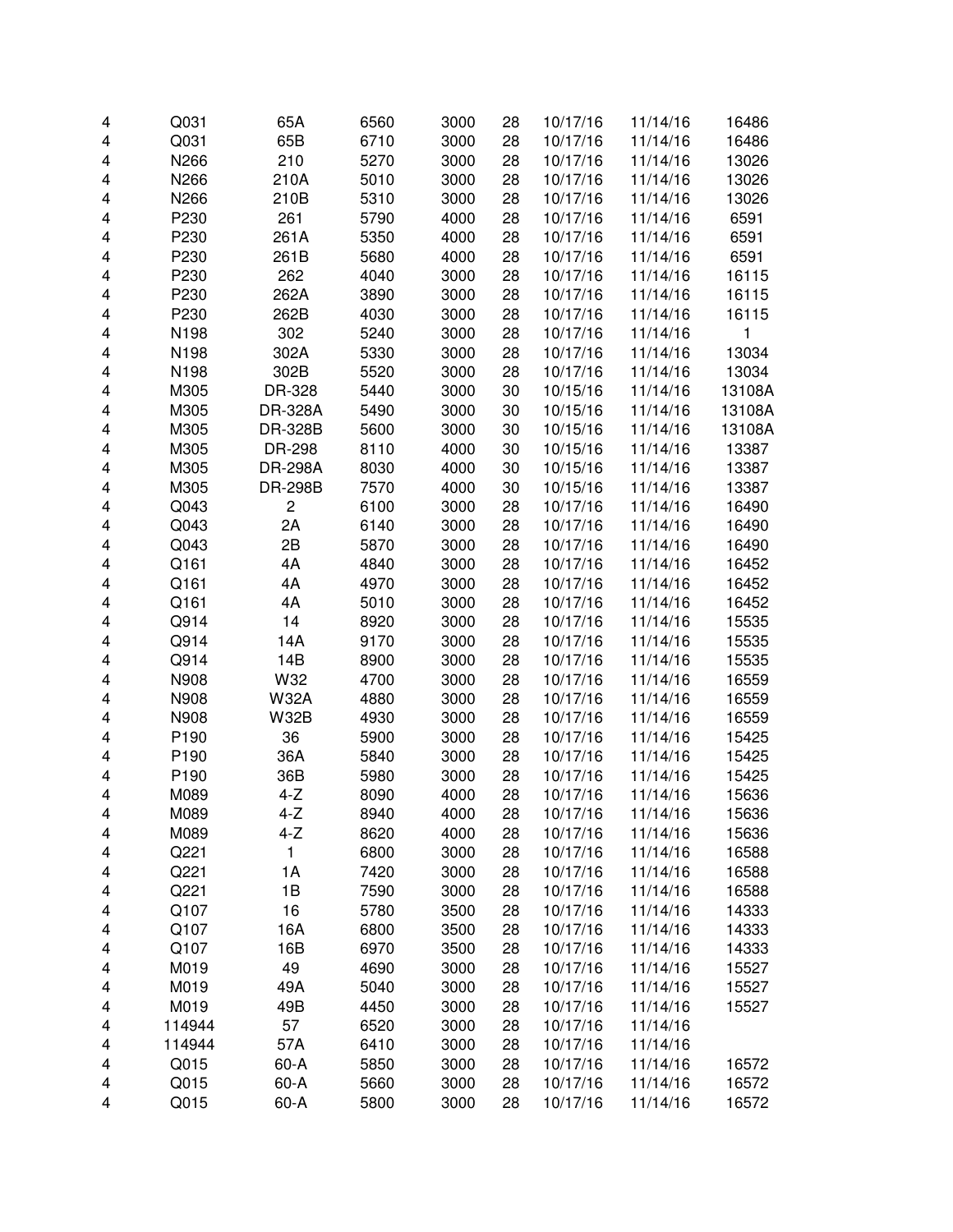| 4                       | P105         | 70        | 4820 | 3000         | 28       | 10/17/16             | 11/14/16 | 15007          |
|-------------------------|--------------|-----------|------|--------------|----------|----------------------|----------|----------------|
| $\overline{\mathbf{4}}$ | P105         | 70A       | 4980 | 3000         | 28       | 10/17/16             | 11/14/16 | 15007          |
| 4                       | P105         | 70B       | 4730 | 3000         | 28       | 10/17/16             | 11/14/16 | 15007          |
| 4                       | N165         | 211       | 6170 | 3000         | 28       | 10/17/16             | 11/14/16 | 14273          |
| 4                       | N165         | 211A      | 6020 | 3000         | 28       | 10/17/16             | 11/14/16 | 14273          |
| 4                       | N165         | 211B      | 5320 | 3000         | 28       | 10/17/16             | 11/14/16 | 14273          |
| 4                       | M950         | 392       | 5300 | 3000         | 28       | 10/17/16             | 11/14/16 | 1552           |
| 4                       | M950         | 392A      | 5800 | 3000         | 28       | 10/17/16             | 11/14/16 | 1552           |
| 4                       | M950         | 392B      | 5510 | 3000         | 28       | 10/17/16             | 11/14/16 | 1552           |
| 4                       | M089         | 4A-BL     | 8460 | 4000         | 28       | 10/17/16             | 11/14/16 | 15636          |
| $\overline{\mathbf{4}}$ | M089         | 4A-BL     | 8140 | 4000         | 28       | 10/17/16             | 11/14/16 | 15636          |
| 4                       | M089         | 4A-BL     | 7800 | 4000         | 28       | 10/17/16             | 11/14/16 | 15636          |
| 4                       | M089         | $5-A-BL$  | 8000 | 4000         | 28       | 10/17/16             | 11/14/16 | 15636          |
| 4                       | M089         | $5-A-BL$  | 7850 | 4000         | 28       | 10/17/16             | 11/14/16 | 15636          |
| $\overline{\mathbf{4}}$ | M089         | $5-A-BL$  | 8170 | 4000         | 30       | 10/15/16             | 11/14/16 | 15636          |
| $\overline{\mathbf{4}}$ | M089         | 6A-BL     | 8700 | 4000         | 30       | 10/15/16             | 11/14/16 | 15636          |
| 4                       | M089         | 6A-BL     | 8670 | 4000         | 30       | 10/15/16             | 11/14/16 | 15636          |
| 4                       | M089         | 6A-BL     | 9240 | 4000         | 30       | 10/15/16             | 11/14/16 | 15636          |
| $\overline{\mathbf{4}}$ | M089         | 7A-BL     | 8140 | 4000         | 30       | 10/15/16             | 11/14/16 | 15636          |
| 4                       | M089         | 7A-BL     | 7320 | 4000         | 30       | 10/15/16             | 11/14/16 | 15636          |
| 4                       | M089         | 7A-BL     | 7580 | 4000         | 30       | 10/15/16             | 11/14/16 | 15636          |
| 4                       | M950         | 393       | 5630 | 3000         | 28       | 10/17/16             | 11/14/16 |                |
| 4                       | M950         | 393A      | 5890 | 3000         | 28       | 10/17/16             | 11/14/16 |                |
| 4                       | M950         | 393B      | 5720 | 3000         | 28       | 10/17/16             | 11/14/16 |                |
| 4                       | M305         | F318      | 7010 | 3000         | 28       | 10/17/16             | 11/14/16 | 13108          |
| 4                       | M305         | F318A     | 7030 | 3000         | 28       | 10/17/16             | 11/14/16 | 13108          |
| 4                       | M305         | F318B     | 7360 | 3000         | 28       | 10/17/16             | 11/14/16 | 13108          |
| 4                       | M089         | 17A-BL    | 6990 | 4000         | 30       | 10/15/16             | 11/14/16 | 15636          |
| 4                       | M089         | 17A-BL    | 6860 | 4000         | 30       | 10/15/16             | 11/14/16 | 15636          |
| 4                       | M089         | 17A-BL    | 6910 | 4000         | 30       | 10/15/16             | 11/14/16 | 15636          |
| 4                       | M089         | 19A-BL    | 7210 | 4000         | 30       | 10/15/16             | 11/14/16 | 15636          |
| $\overline{\mathbf{4}}$ | M089         | 19A-BL    | 7160 | 4000         | 30       | 10/15/16             | 11/14/16 | 15636          |
| $\overline{\mathbf{4}}$ | M089         | 19A-BL    | 6570 | 4000         | 30       | 10/15/16             | 11/14/16 | 15636          |
| 4                       | M089         | 24A-BL    | 7410 | 4000         | 30       | 10/15/16             | 11/14/16 | 15636          |
| 4                       | M089         | 24A-BL    | 8170 | 4000         | 30       | 10/15/16             | 11/14/16 | 15636          |
| 4                       | M089         | 24A-BL    | 7700 | 4000         | 30       | 10/15/16             | 11/14/16 | 15636          |
|                         |              | 8A-BL     | 7970 |              |          |                      | 11/14/16 |                |
| 4<br>4                  | M089<br>M089 | 8A-BL     | 7940 | 4000<br>4000 | 30<br>30 | 10/15/16<br>10/15/16 | 11/14/16 | 15636<br>15636 |
| 4                       | M089         | 8A-BL     | 7710 | 4000         | 30       | 10/15/16             | 11/14/16 | 15636          |
|                         | M089         | 9A-BL     | 7050 | 4000         | 30       | 10/15/16             | 11/14/16 | 15636          |
| 4                       | M089         | 9A-BL     | 8120 | 4000         | 30       |                      |          | 15636          |
| 4                       |              |           |      |              |          | 10/15/16             | 11/14/16 |                |
| 4                       | M089<br>M089 | 9A-BL     | 8230 | 4000         | 30       | 10/15/16             | 11/14/16 | 15636          |
| 4                       |              | 10-A-BL   | 8430 | 4000         | 31       | 10/15/16             | 11/15/16 | 15636          |
| 4                       | M089         | 10-A-BL   | 8870 | 4000         | 31       | 10/15/16             | 11/15/16 | 15636          |
| 4                       | M089         | $10-A-BL$ | 9060 | 4000         | 31       | 10/15/16             | 11/15/16 | 15636          |
| 4                       | M089         | $11-A-BL$ | 7950 | 4000         | 31       | 10/15/16             | 11/15/16 | 15636          |
| 4                       | M089         | $11-A-BL$ | 7470 | 4000         | 31       | 10/15/16             | 11/15/16 | 15636          |
| 4                       | M089         | $11-A-BL$ | 7740 | 4000         | 31       | 10/15/16             | 11/15/16 | 15636          |
| 4                       | M089         | 12-A-BL   | 7530 | 4000         | 31       | 10/15/16             | 11/15/16 | 15636          |
| 4                       | M089         | 13-A-BL   | 7530 | 4000         | 31       | 10/15/16             | 11/15/16 | 15636          |
| 4                       | M089         | 12-A-BL   | 7830 | 4000         | 31       | 10/15/16             | 11/15/16 | 15636          |
| 4                       | M089         | 13-A-BL   | 7400 | 4000         | 31       | 10/15/16             | 11/15/16 | 15636          |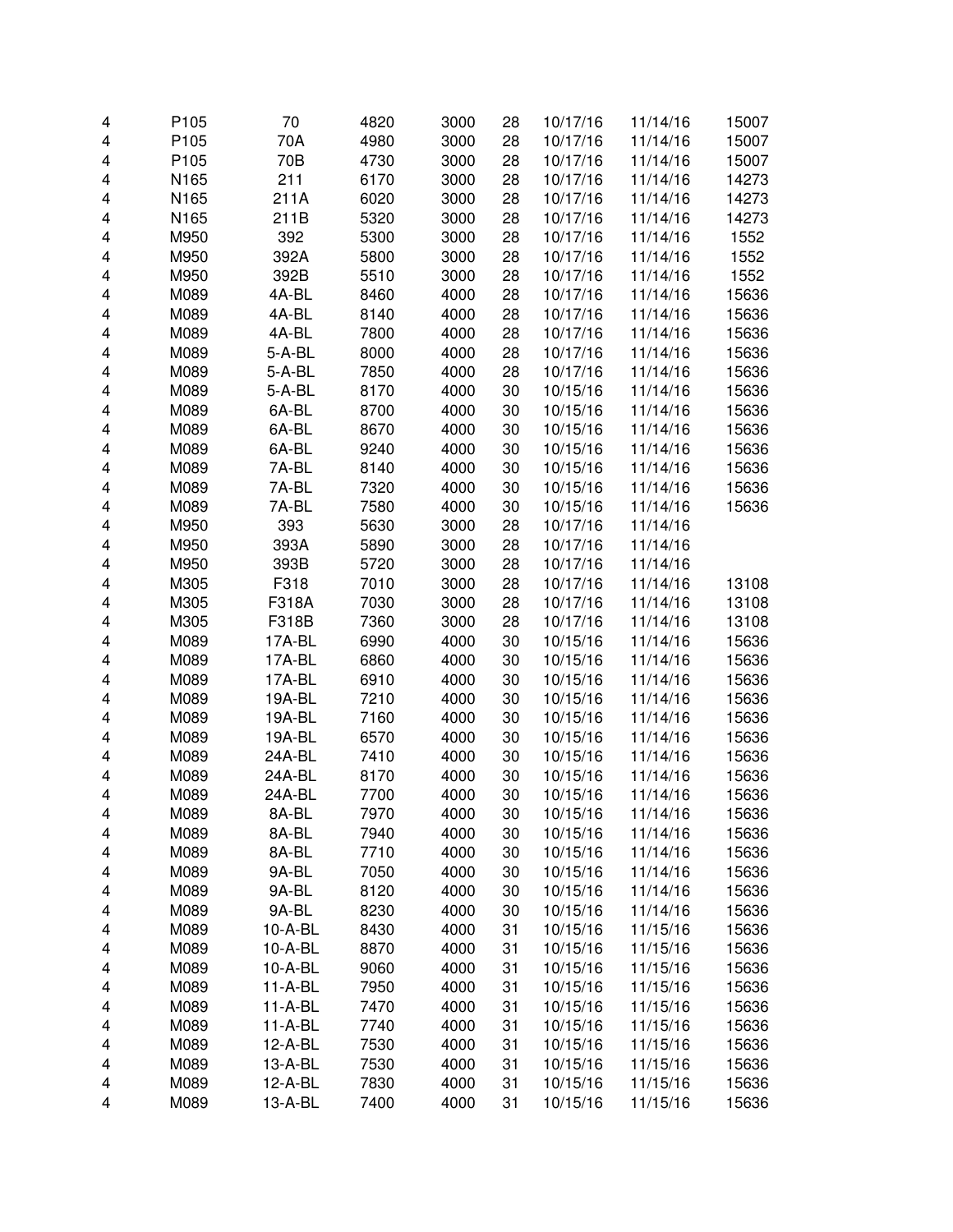| 4                       | M089      | 13-A-BL     | 7830 | 4000 | 31 | 10/15/16 | 11/15/16 | 15636 |
|-------------------------|-----------|-------------|------|------|----|----------|----------|-------|
| $\overline{\mathbf{4}}$ | M089      | 13-A-BL     | 7800 | 4000 | 31 | 10/15/16 | 11/15/16 | 15636 |
| 4                       | M089      | 14-A-BL     | 8880 | 4000 | 31 | 10/15/16 | 11/15/16 | 15636 |
| 4                       | M089      | 14-A-BL     | 8290 | 4000 | 31 | 10/15/16 | 11/15/16 | 15636 |
| 4                       | M089      | 14-A-BL     | 8410 | 4000 | 31 | 10/15/16 | 11/15/16 | 15636 |
| 4                       | M089      | 15-A-BL     | 7070 | 4000 | 31 | 10/15/16 | 11/15/16 | 15636 |
| 4                       | M089      | 15-A-BL     | 6950 | 4000 | 31 | 10/15/16 | 11/15/16 | 15636 |
| 4                       | M089      | 15-A-BL     | 6970 | 4000 | 31 | 10/15/16 | 11/15/16 | 15636 |
| 4                       | M089      | 16-A-BL     | 8210 | 4000 | 31 | 10/15/16 | 11/15/16 | 15636 |
| 4                       | M089      | 16-A-BL     | 8050 | 4000 | 31 | 10/15/16 | 11/15/16 | 15636 |
| 4                       | M089      | 16-A-BL     | 7960 | 4000 | 31 | 10/15/16 | 11/15/16 | 15636 |
| 4                       | M089      | 18-A-BL     | 7550 | 4000 | 31 | 10/15/16 | 11/15/16 | 15636 |
| 4                       | M089      | 18-A-BL     | 8080 | 4000 | 31 | 10/15/16 | 11/15/16 | 15636 |
| 4                       | M089      | 18-A-BL     | 7650 | 4000 | 31 | 10/15/16 | 11/15/16 | 15636 |
| 4                       | M089      | 20-A-BL     | 7620 | 4000 | 31 | 10/15/16 | 11/15/16 | 15636 |
| 4                       | M089      | 20-A-BL     | 6840 | 4000 | 31 | 10/15/16 | 11/15/16 | 15636 |
| 4                       | M089      | 20-A-BL     | 7910 | 4000 | 31 |          |          |       |
|                         |           | $21 - A-BL$ |      |      |    | 10/15/16 | 11/15/16 | 15636 |
| 4                       | M089      |             | 6940 | 4000 | 31 | 10/15/16 | 11/15/16 | 15636 |
| 4                       | M089      | 21-A-BL     | 6410 | 4000 | 31 | 10/15/16 | 11/15/16 | 15636 |
| 4                       | M089      | $21 - A-BL$ | 6070 | 4000 | 31 | 10/15/16 | 11/15/16 | 15636 |
| 4                       | M089      | 22-A-BL     | 7390 | 4000 | 31 | 10/15/16 | 11/15/16 | 15636 |
| 4                       | M089      | 22-A-BL     | 7390 | 4000 | 31 | 10/15/16 | 11/15/16 | 15636 |
| 4                       | M089      | 22-A-BL     | 7480 | 4000 | 31 | 10/15/16 | 11/15/16 | 15636 |
| 4                       | M089      | 23-A-BL     | 8220 | 4000 | 31 | 10/15/16 | 11/15/16 | 15636 |
| 4                       | M089      | 23-A-BL     | 7810 | 4000 | 31 | 10/15/16 | 11/15/16 | 15636 |
| 4                       | M089      | 23-A-BL     | 8070 | 4000 | 31 | 10/15/16 | 11/15/16 | 15636 |
| 4                       | 110692.01 | $39-A$      | 5210 | 4000 | 28 | 10/18/16 | 11/15/16 | 15311 |
| 4                       | 110692.01 | $39-A$      | 5110 | 4000 | 28 | 10/18/16 | 11/15/16 | 15311 |
| 4                       | 110692.01 | 39-A        | 5340 | 4000 | 28 | 10/18/16 | 11/15/16 | 15311 |
| 4                       | M305      | $W-104$     | 5120 | 3000 | 28 | 10/18/16 | 11/15/16 | 13108 |
| 4                       | M305      | W-104A      | 5060 | 3000 | 28 | 10/18/16 | 11/15/16 | 13108 |
| 4                       | M305      | W-104B      | 5470 | 3000 | 28 | 10/18/16 | 11/15/16 | 13108 |
| 4                       | P230      | 264         | 2300 | 3000 | 28 | 10/18/16 | 11/15/16 | 16343 |
| 4                       | P230      | 264A        | 2170 | 3000 | 28 | 10/18/16 | 11/15/16 | 16343 |
| 4                       | P230      | 264B        | 2340 | 3000 | 28 | 10/18/16 | 11/15/16 | 16343 |
| 4                       | Q225      | 1           | 5940 | 3000 | 28 | 10/18/16 | 11/15/16 | 16356 |
| 4                       | Q225      | 1A          | 6260 | 3000 | 28 | 10/18/16 | 11/15/16 | 16356 |
| 4                       | Q225      | 1B          | 5960 | 3000 | 28 | 10/18/16 | 11/15/16 | 16356 |
| 4                       | Q256      | $1-A$       | 5410 | 3000 | 28 | 10/18/16 | 11/15/16 | 16178 |
| 4                       | Q256      | $1-A$       | 5490 | 3000 | 28 | 10/18/16 | 11/15/16 | 16178 |
| 4                       | Q256      | $1-A$       | 5240 | 3000 | 28 | 10/18/16 | 11/15/16 | 16178 |
| 4                       | Q173      | 3           | 4850 | 3000 | 28 | 10/18/16 | 11/15/16 | 12004 |
| 4                       | Q173      | ЗA          | 5480 | 3000 | 28 | 10/18/16 | 11/15/16 | 12004 |
| 4                       | Q173      | 3B          | 5040 | 3000 | 28 | 10/18/16 | 11/15/16 | 12004 |
| 4                       | Q024      | $9-A$       | 4180 | 3000 | 28 | 10/18/16 | 11/15/16 | 16452 |
| 4                       | Q024      | $9-A$       | 4260 | 3000 | 28 | 10/18/16 | 11/15/16 | 16452 |
| 4                       | Q024      | $9-A$       | 4280 | 3000 | 28 | 10/18/16 | 11/15/16 | 16452 |
|                         | 30314.06  | $12-A$      | 5140 | 3000 | 28 | 10/18/16 | 11/15/16 |       |
| 4                       |           |             |      |      |    |          |          | 16109 |
| 4                       | 30314.06  | $12-A$      | 5050 | 3000 | 28 | 10/18/16 | 11/15/16 | 16109 |
| 4                       | 30314.06  | $12-A$      | 5170 | 3000 | 28 | 10/18/16 | 11/15/16 | 16109 |
| 4                       | 116765    | $14-A$      | 5350 | 3000 | 28 | 10/18/16 | 11/15/16 | 16500 |
| 4                       | 116765    | $14-A$      | 4250 | 3000 | 28 | 10/18/16 | 11/15/16 | 16500 |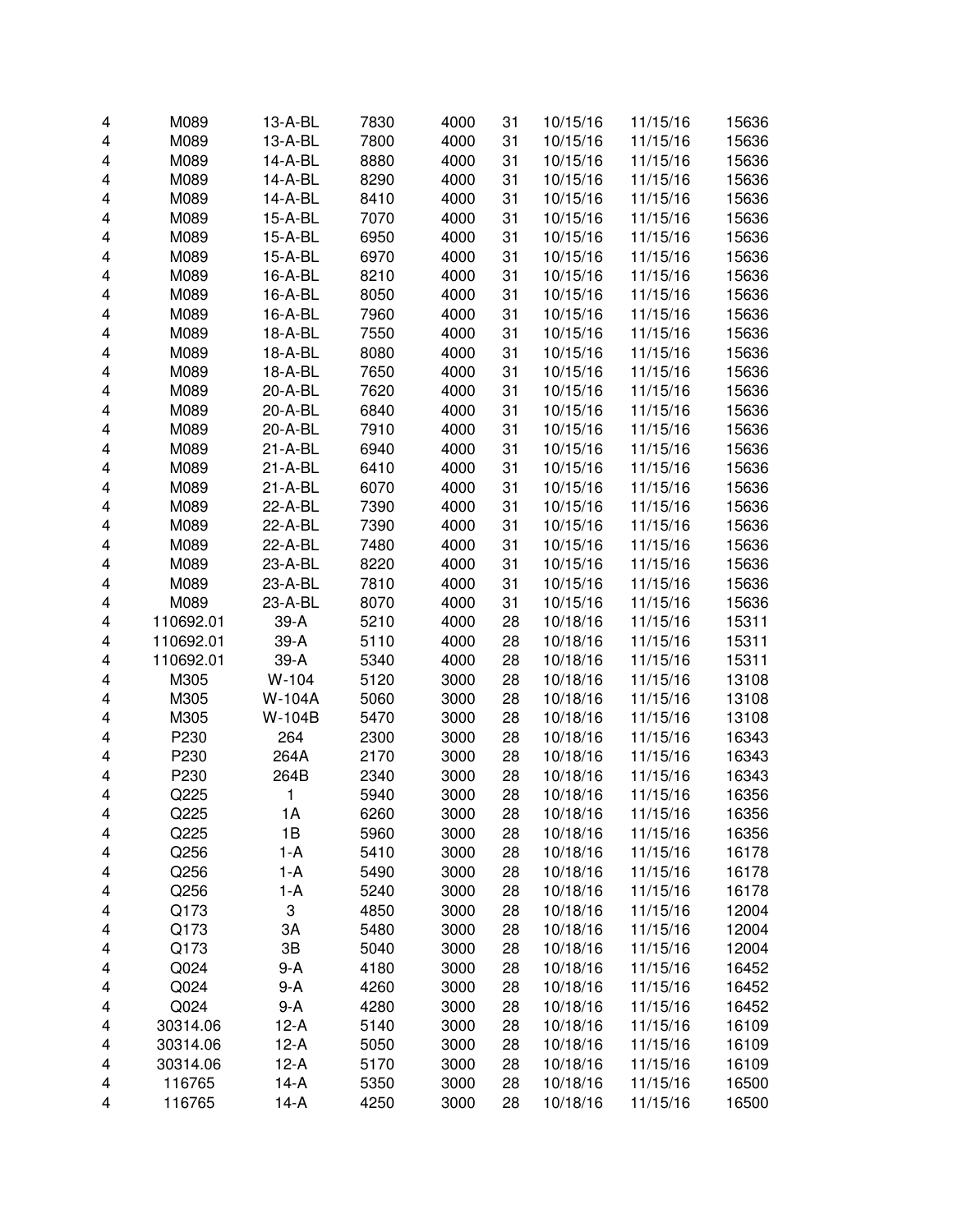| 4                       | 116765 | $14-A$          | 5210 | 3000 | 28 | 10/18/16 | 11/15/16             | 16500  |
|-------------------------|--------|-----------------|------|------|----|----------|----------------------|--------|
| 4                       | Q914   | 15              | 8610 | 3000 | 28 | 10/18/16 | 11/15/16             | 15535  |
| 4                       | Q914   | 15A             | 9170 | 3000 | 28 | 10/18/16 | 11/15/16             | 15535  |
| 4                       | Q914   | 15B             | 9480 | 3000 | 28 | 10/18/16 | 11/15/16             | 15535  |
| 4                       | Q181   | 19              | 5820 | 3000 | 28 | 10/18/16 | 11/15/16             | 15587  |
| 4                       | Q181   | 19A             | 4890 | 3000 | 28 | 10/18/16 | 11/15/16             | 15587  |
| 4                       | Q181   | 19B             | 5100 | 3000 | 28 | 10/18/16 | 11/15/16             | 15587  |
| 4                       | P311   | 20              | 7420 | 4000 | 28 | 10/18/16 | 11/15/16             |        |
| 4                       | P311   | 20A             | 7230 | 4000 | 28 | 10/18/16 | 11/15/16             |        |
| 4                       | P311   | 20 <sub>B</sub> | 7080 | 4000 | 28 | 10/18/16 | 11/15/16             |        |
| 4                       | P929   | 30              | 4130 | 3000 | 28 | 10/18/16 | 11/15/16             | 16546  |
| 4                       | P929   | 30A             | 4180 | 3000 | 28 | 10/18/16 | 11/15/16             | 16546  |
| 4                       | P929   | 30 <sub>B</sub> | 4250 | 3000 | 28 | 10/18/16 | 11/15/16             | 16546  |
| 4                       | P265   | 31              | 6320 | 3000 | 28 | 10/18/16 | 11/15/16             | 16249  |
| $\overline{\mathbf{4}}$ | P265   | 31A             | 6200 | 3000 | 28 | 10/18/16 | 11/15/16             | 16249  |
| $\overline{\mathbf{4}}$ | P265   | 31B             | 6180 | 3000 | 28 | 10/18/16 | 11/15/16             | 16249  |
| 4                       | N908   | W-33            | 4300 | 3000 | 28 | 10/18/16 | 11/15/16             | 16559  |
| 4                       | N908   | <b>W-33A</b>    | 4560 | 3000 | 28 | 10/18/16 | 11/15/16             | 16559  |
| 4                       | N908   | <b>W-33B</b>    | 4160 | 3000 | 28 | 10/18/16 | 11/15/16             | 16559  |
| 4                       | 114944 | 58              | 5590 | 3000 | 28 | 10/18/16 | 11/15/16             | 15400  |
| 4                       | 114944 | 58A             | 5320 | 3000 | 28 | 10/18/16 | 11/15/16             | 15400  |
| 6                       | M305   | F-319           | 5740 | 3000 | 28 | 10/18/16 | 11/15/16             | 13108  |
| 6                       | M305   | F-319A          | 5650 | 3000 | 28 | 10/18/16 | 11/15/16             | 13108  |
| 4                       | Q015   | $61-A$          | 5740 | 3000 | 28 | 10/18/16 | 11/15/16             | 16542  |
| 4                       | Q015   | $61 - A$        | 5700 | 3000 | 28 | 10/18/16 | 11/15/16             | 16542  |
| 4                       | Q015   | $61 - A$        | 5660 | 3000 | 28 | 10/18/16 | 11/15/16             | 16542  |
|                         | Q043   | $3-C$           | 4040 | 3000 | 14 | 11/11/16 | 11/15/16             | 16490  |
| 4                       | P105   | 71              | 4700 | 3000 | 28 |          |                      |        |
| 4                       |        | 71A             |      |      | 28 | 10/18/16 | 11/15/16<br>11/15/16 | 15007  |
| 4                       | P105   | 71B             | 4940 | 3000 |    | 10/18/16 |                      | 15007  |
| 4                       | P105   |                 | 5030 | 3000 | 28 | 10/18/16 | 11/15/16             | 15007  |
| 4                       | P247   | 84              | 6560 | 3000 | 28 | 10/18/16 | 11/15/16             | 16130  |
| $\overline{\mathbf{4}}$ | P247   | 84A             | 6840 | 3000 | 28 | 10/18/16 | 11/15/16             | 16130  |
| $\overline{\mathbf{4}}$ | P247   | 84B             | 6830 | 3000 | 28 | 10/18/16 | 11/15/16             | 16130  |
| 4                       | P079   | 124             | 5740 | 3000 | 28 | 10/18/16 | 11/15/16             | 15146  |
| 4                       | P079   | 124A            | 5470 | 3000 | 28 | 10/18/16 | 11/15/16             | 15146  |
| 4                       | P079   | 124B            | 6080 | 3000 | 28 | 10/18/16 | 11/15/16             | 15146  |
| 4                       | N165   | 212             | 6200 | 3000 | 28 | 10/18/16 | 11/15/16             | 14273  |
| 4                       | N165   | 212A            | 5990 | 3000 | 28 | 10/18/16 | 11/15/16             | 14273  |
| 4                       | N165   | 212B            | 5740 | 3000 | 28 | 10/18/16 | 11/15/16             | 14273  |
| 4                       | M950   | 394             | 6650 | 3000 | 28 | 10/18/16 | 11/15/16             | 15521  |
| 4                       | M950   | 394A            | 6660 | 3000 | 28 | 10/18/16 | 11/15/16             | 15521  |
| 4                       | M950   | 394B            | 6640 | 3000 | 28 | 10/18/16 | 11/15/16             | 15521  |
| 4                       | N198   | 303             | 4840 | 3000 | 28 | 10/18/16 | 11/15/16             | 13034  |
| 4                       | N198   | 303A            | 4840 | 3000 | 28 | 10/18/16 | 11/15/16             | 13034  |
| 4                       | N198   | 303B            | 5170 | 3000 | 28 | 10/18/16 | 11/15/16             | 13034  |
| 4                       | M305   | DR329           | 7480 | 3000 | 28 | 10/18/16 | 11/15/16             | 13108A |
| 4                       | M305   | <b>DR329A</b>   | 7190 | 3000 | 28 | 10/18/16 | 11/15/16             | 13108A |
| 4                       | M305   | <b>DR329B</b>   | 6810 | 3000 | 28 | 10/18/16 | 11/15/16             | 13108A |
| 4                       | P148   | 5               | 3050 | 3000 | 28 | 10/19/16 | 11/16/16             | 15587  |
| 4                       | P148   | 5A              | 3270 | 3000 | 28 | 10/19/16 | 11/16/16             | 15587  |
| 4                       | P148   | 5AA             | 3470 | 3000 | 28 | 10/19/16 | 11/16/16             | 15587  |
| 4                       | Q074   | 7               | 4820 | 3500 | 28 | 10/19/16 | 11/16/16             | 16196  |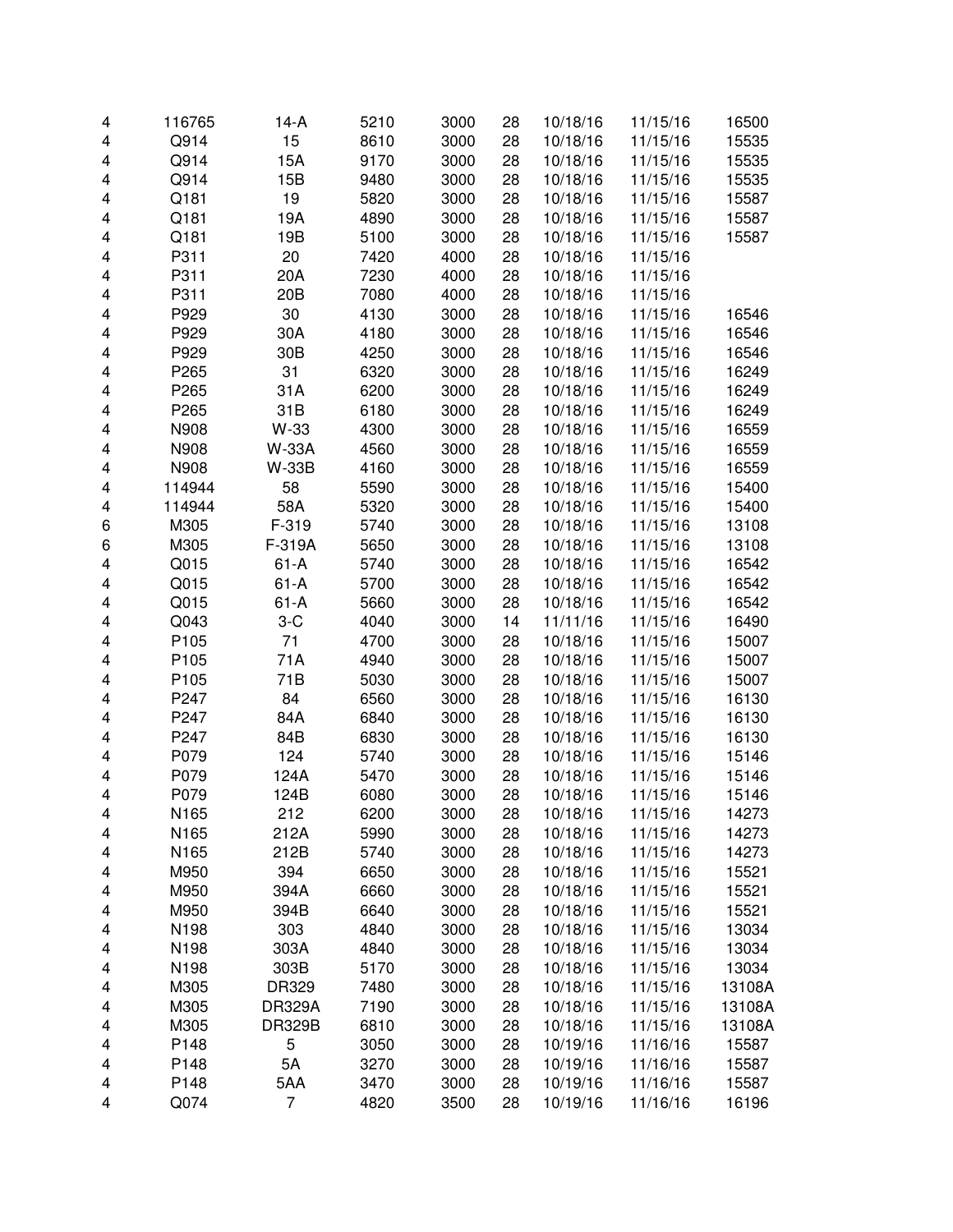| 4 | Q074      | 7A              | 4500 | 3500 | 28 | 10/19/16 | 11/16/16 | 16196      |
|---|-----------|-----------------|------|------|----|----------|----------|------------|
| 4 | Q074      | 7B              | 4610 | 3500 | 28 | 10/19/16 | 11/16/16 | 16196      |
| 4 | Q181      | 20              | 5030 | 3000 | 28 | 10/19/16 | 11/16/16 | 15587      |
| 4 | Q181      | 20A             | 4970 | 3000 | 28 | 10/19/16 | 11/16/16 | 15587      |
| 4 | Q181      | 20 <sub>B</sub> | 4860 | 3000 | 28 | 10/19/16 | 11/16/16 | 15587      |
| 4 | N908      | W-34            | 3730 | 3000 | 28 | 10/19/16 | 11/16/16 | 16559      |
| 4 | N908      | <b>W-34A</b>    | 3660 | 3000 | 28 | 10/19/16 | 11/16/16 | 16559      |
| 4 | N908      | <b>W-34B</b>    | 2780 | 3000 | 28 | 10/19/16 | 11/16/16 | 16559      |
| 4 | 110692.01 | $40-A$          | 4570 | 4000 | 28 | 10/19/16 | 11/16/16 | 15294      |
| 4 | 110692.01 | $40-A$          | 4760 | 4000 | 28 | 10/19/16 | 11/16/16 | 15294      |
| 4 | 110692.01 | $40-A$          | 4210 | 4000 | 28 | 10/19/16 | 11/16/16 | 15294      |
| 4 | Q031      | 66              | 3880 | 3000 | 28 | 10/19/16 | 11/16/16 | 16486      |
| 4 | Q031      | 66A             | 3820 | 3000 | 28 | 10/19/16 | 11/16/16 | 16486      |
| 4 | Q031      | 66B             | 3700 | 3000 | 28 | 10/19/16 | 11/16/16 | 16486      |
| 4 | Q031      | 66-l            | 6110 | 3000 | 28 | 10/19/16 | 11/16/16 | 16486      |
| 4 | Q031      | 66-J            | 6170 | 3000 | 28 | 10/19/16 | 11/16/16 | 16486      |
| 4 | Q031      | 66-K            | 5860 | 3000 | 28 | 10/19/16 | 11/16/16 | 16486      |
| 4 | P180      | $101 - 1$       | 5260 | 3000 | 28 | 10/19/16 | 11/16/16 | 15600      |
| 4 | P180      | $101 - 2$       | 5570 | 3000 | 28 | 10/19/16 | 11/16/16 | 15600      |
| 4 | P180      | $101 - 3$       | 5700 | 3000 | 28 | 10/19/16 | 11/16/16 | 15600      |
| 4 | M305      | $W-105$         | 4790 | 3000 | 28 | 10/19/16 | 11/16/16 | 13108      |
| 4 | M305      | W-105A          | 4630 | 3000 | 28 | 10/19/16 | 11/16/16 | 13108      |
| 4 | M305      | W-105B          | 3800 | 3000 | 28 | 10/19/16 | 11/16/16 | 13108      |
| 4 | P201      | $113-A$         | 3550 | 3000 | 28 | 10/19/16 | 11/16/16 | 16572      |
| 4 | P201      | $113-A$         | 3930 | 3000 | 28 | 10/19/16 | 11/16/16 | 16572      |
| 4 | P201      | $113-A$         | 3810 | 3000 | 28 | 10/19/16 | 11/16/16 | 16572      |
| 4 | P927      | 115             | 5680 | 3000 | 28 | 10/19/16 | 11/16/16 | 15600      |
| 4 | P927      | 115A            | 5300 | 3000 | 28 | 10/19/16 | 11/16/16 | 15600      |
| 4 | P927      | 115AA           | 5530 | 3000 | 28 | 10/19/16 | 11/16/16 | 15600      |
| 4 | N228      | 88-D            | 4830 | 3000 | 14 | 11/2/16  | 11/16/16 | 16128      |
| 4 | N266      | 212             | 6010 | 3000 | 28 | 10/19/16 | 11/16/16 | 13025      |
| 4 | N266      | 212A            | 5270 | 3000 | 28 | 10/19/16 | 11/16/16 | 13025      |
| 4 | N266      | 212B            | 5420 | 3000 | 28 | 10/19/16 | 11/16/16 | 13025      |
| 4 | N266      | 212-E           | 5450 | 3000 | 28 | 10/19/16 | 11/16/16 | 13025      |
| 4 | N266      | 212-F           | 6410 | 3000 | 28 | 10/19/16 | 11/16/16 | 13025      |
| 4 | N266      | $212-G$         | 6030 | 3000 | 28 | 10/19/16 | 11/16/16 | 13025      |
| 4 | P230      | 271             | 7060 | 3000 | 28 | 10/19/16 | 11/16/16 | 16168      |
| 4 | P230      | 271A            | 7330 | 3000 | 28 | 10/19/16 | 11/16/16 | 16168      |
| 4 | P230      | 271A            | 6890 | 3000 | 28 | 10/19/16 | 11/16/16 | 16168      |
| 4 | M305      | DB-299          | 6600 | 4000 | 28 | 10/19/16 | 11/16/16 | 10338      |
| 4 | M305      | <b>DB-299A</b>  | 6570 | 4000 | 28 | 10/19/16 | 11/16/16 | 10338      |
| 4 | M305      | <b>DB-299B</b>  | 6570 | 4000 | 28 | 10/19/16 | 11/16/16 | 10338      |
| 4 | Q126      | $\mathbf 2$     | 4330 | 4000 | 28 | 10/19/16 | 11/16/16 | 16434      |
| 4 | Q126      | 2A              | 4420 | 4000 | 28 | 10/19/16 | 11/16/16 | 16434      |
|   | Q126      | 2B              | 4690 | 4000 | 28 | 10/19/16 | 11/16/16 | 16434      |
| 4 |           |                 |      |      |    |          |          |            |
| 4 | 130127    | 2A              | 6110 | 3000 | 28 | 10/19/16 | 11/16/16 | 1535503(1) |
| 4 | 130127    | 2-A             | 5840 | 3000 | 28 | 10/19/16 | 11/16/16 | 1535503(1) |
| 4 | 130127    | 2A              | 6570 | 3000 | 28 | 10/19/16 | 11/16/16 | 1535503(1) |
| 4 | Q126      | 3               | 4390 | 4000 | 28 | 10/19/16 | 11/16/16 | 16434      |
| 4 | Q126      | 3A              | 4320 | 4000 | 28 | 10/19/16 | 11/16/16 | 16434      |
| 4 | Q126      | 3B              | 4540 | 4000 | 28 | 10/19/16 | 11/16/16 | 16434      |
| 4 | Q197      | 5               | 4640 | 4000 | 28 | 10/19/16 | 11/16/16 | 14296      |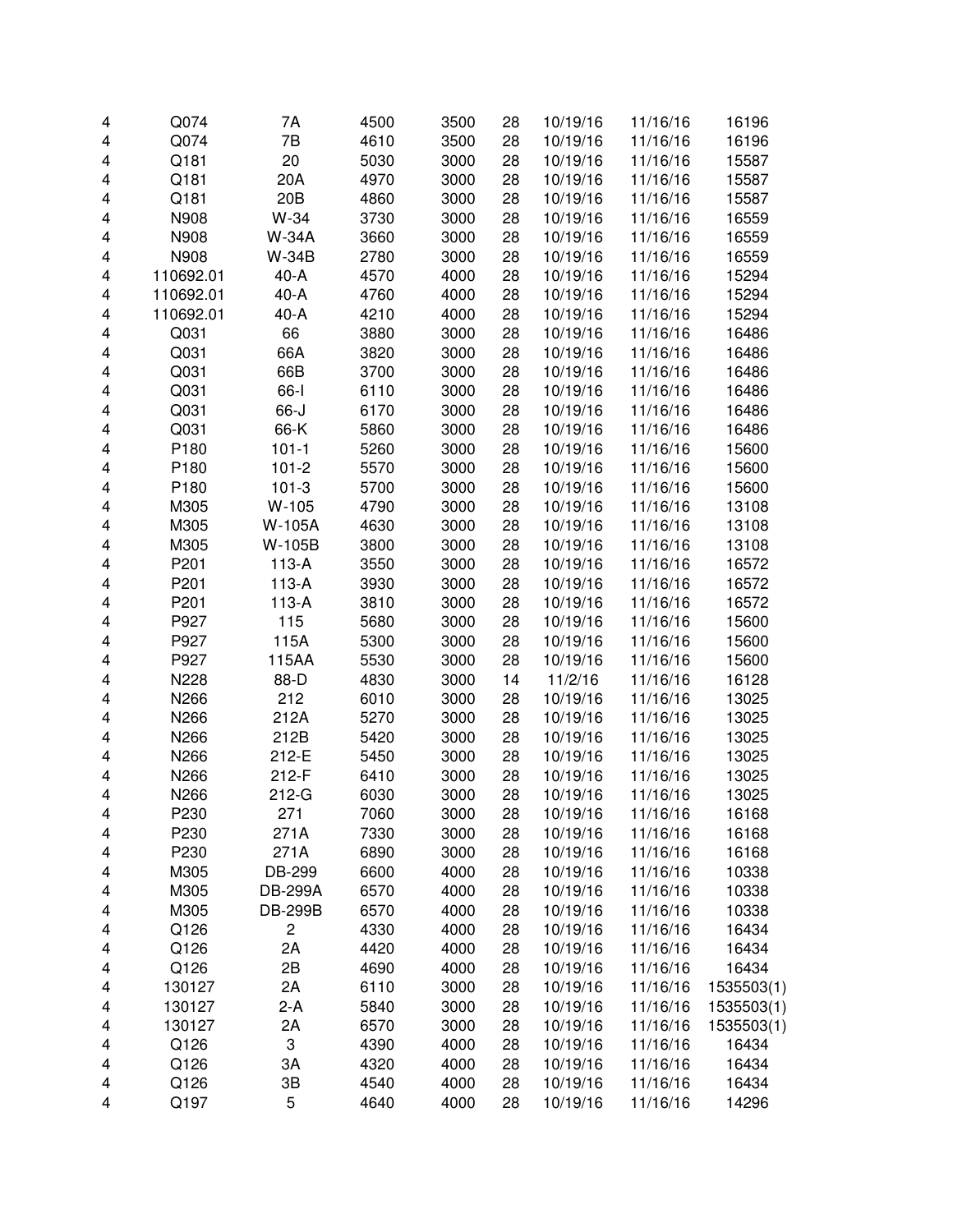| 4 | Q197             | 5A        | 4940 | 4000 | 28 | 10/19/16 | 11/16/16 | 14296 |
|---|------------------|-----------|------|------|----|----------|----------|-------|
| 4 | Q197             | 5B        | 4700 | 4000 | 28 | 10/19/16 | 11/16/16 | 14296 |
| 4 | Q030             | 9         | 5120 | 3000 | 28 | 10/19/16 | 11/16/16 | 16475 |
| 4 | Q030             | <b>9A</b> | 5010 | 3000 | 28 | 10/19/16 | 11/16/16 | 16475 |
| 4 | Q030             | <b>9A</b> | 5440 | 3000 | 28 | 10/19/16 | 11/16/16 | 16475 |
| 4 | 113912.01        | $3-A$     | 4230 | 3000 | 40 | 10/7/16  | 11/16/16 | 16521 |
| 4 | 113912.01        | $3-A$     | 4440 | 3000 | 40 | 10/7/16  | 11/16/16 | 16521 |
| 4 | 113912.01        | $3-A$     | 4360 | 3000 | 40 | 10/7/16  | 11/16/16 | 16521 |
| 4 | 113912.01        | $4 - A$   | 3250 | 3000 | 35 | 10/11/16 | 11/16/16 | 16521 |
| 4 | 113912.01        | $4 - A$   | 3120 | 3000 | 35 | 10/11/16 | 11/16/16 | 16521 |
| 4 | 113912.01        | $4 - A$   | 3200 | 3000 | 35 | 10/11/16 | 11/16/16 | 16521 |
| 4 | 113912.01        | $5-A$     | 3050 | 3000 | 29 | 10/18/16 | 11/16/16 | 16521 |
| 4 | 113912.01        | $5-A$     | 2690 | 3000 | 29 | 10/18/16 | 11/16/16 | 16521 |
| 4 | 113912.01        | $5-A$     | 3180 | 3000 | 29 | 10/18/16 | 11/16/16 | 16521 |
| 4 | P229             | 12        | 5340 | 3000 | 28 | 10/19/16 | 11/16/16 | 16166 |
| 4 | P229             | 12A       | 5380 | 3000 | 28 | 10/19/16 | 11/16/16 | 16166 |
| 4 | P229             | 12B       | 5000 | 3000 | 28 | 10/19/16 | 11/16/16 | 16166 |
| 4 | P033             | $27-A$    | 4670 | 3000 | 28 | 10/19/16 | 11/16/16 | 16299 |
| 4 | P033             | $27-A$    | 4660 | 3000 | 28 | 10/19/16 | 11/16/16 | 16299 |
| 4 | P033             | $27-A$    | 4150 | 3000 | 28 | 10/19/16 | 11/16/16 | 16299 |
| 4 | N282             | $31-A$    | 4730 | 4000 | 28 | 10/19/16 | 11/16/16 | 16161 |
| 4 | N282             | $31-A$    | 4970 | 4000 | 28 | 10/19/16 | 11/16/16 | 16161 |
| 4 | N282             | $31 - A$  | 4870 | 4000 | 28 | 10/19/16 | 11/16/16 | 16161 |
| 4 | 114944           | 59        | 6850 | 3000 | 28 | 10/19/16 | 11/16/16 | 16358 |
| 4 | 114944           | 59A       | 6440 | 3000 | 28 | 10/19/16 | 11/16/16 | 16358 |
| 4 | Q015             | $62-A$    | 5130 | 3000 | 28 | 10/19/16 | 11/16/16 | 16572 |
| 4 | Q015             | $62-A$    | 5010 | 3000 | 28 | 10/19/16 | 11/16/16 | 16572 |
| 4 | Q015             | $62-A$    | 4860 | 3000 | 28 | 10/19/16 | 11/16/16 | 16572 |
| 4 | Q031             | 67        | 4650 | 3000 | 28 | 10/19/16 | 11/16/16 | 16486 |
| 4 | Q031             | 67A       | 4670 | 3000 | 28 | 10/19/16 | 11/16/16 | 16486 |
| 4 | Q031             | 67B       | 4540 | 3000 | 28 | 10/19/16 | 11/16/16 | 16486 |
| 4 | P105             | 72        | 4850 | 3000 | 28 | 10/19/16 | 11/16/16 | 15007 |
| 4 | P105             | 72A       | 4740 | 3000 | 28 | 10/19/16 | 11/16/16 | 15007 |
| 4 | P105             | 72B       | 4880 | 3000 | 28 | 10/19/16 | 11/16/16 | 15007 |
| 4 | P079             | 125       | 5910 | 3000 | 28 | 10/19/16 | 11/16/16 | 15146 |
| 4 | P079             | 125A      | 6210 | 3000 | 28 | 10/19/16 | 11/16/16 | 15146 |
| 4 | P079             | 125B      | 5920 | 3000 | 28 | 10/19/16 | 11/16/16 | 15146 |
| 4 | P047             | 169-A     | 6260 | 3000 | 28 | 10/19/16 | 11/16/16 | 15199 |
| 4 | P047             | 169-A     | 6510 | 3000 | 28 | 10/19/16 | 11/16/16 | 15199 |
| 4 | P047             | 169-A     | 6420 | 3000 | 28 | 10/19/16 | 11/16/16 | 15199 |
| 4 | P047             | 170-A     | 8110 | 3000 | 28 | 10/19/16 | 11/16/16 | 15199 |
| 4 | P047             | 170-A     | 7770 | 3000 | 28 | 10/19/16 | 11/16/16 | 15199 |
| 4 | P047             | 170-A     | 7580 | 3000 | 28 | 10/19/16 | 11/16/16 | 15199 |
| 4 | N <sub>165</sub> | 213       | 5140 | 3000 | 28 | 10/19/16 | 11/16/16 | 14273 |
| 4 | N165             | 213A      | 4570 | 3000 | 28 | 10/19/16 | 11/16/16 | 14273 |
| 4 | N165             | 213B      | 5420 | 3000 | 28 | 10/19/16 | 11/16/16 | 14273 |
| 4 | P230             | 265       | 5470 | 3000 | 28 | 10/19/16 | 11/16/16 | 16115 |
| 4 | P230             | 265A      | 5130 | 3000 | 28 | 10/19/16 | 11/16/16 | 16115 |
| 4 | P230             | 265B      | 4980 | 3000 | 28 | 10/19/16 | 11/16/16 | 16115 |
| 4 | P230             | 266       | 6530 | 4000 | 28 | 10/19/16 | 11/16/16 | 16591 |
| 4 | P230             | 266A      | 6700 | 4000 | 28 | 10/19/16 | 11/16/16 | 16591 |
| 4 | P230             | 266B      | 6710 | 4000 | 28 | 10/19/16 | 11/16/16 | 16591 |
|   |                  |           |      |      |    |          |          |       |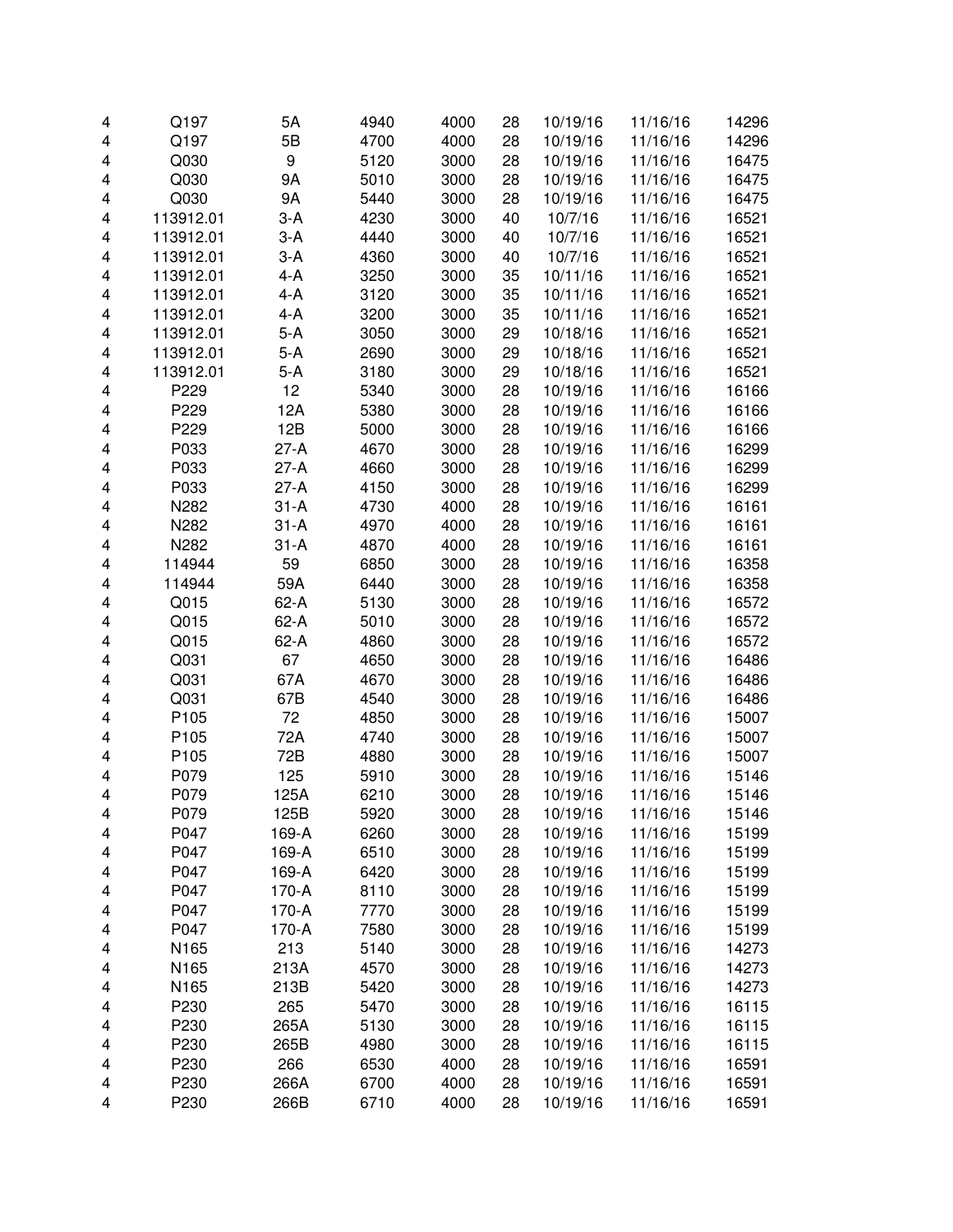| 4 | M305             | DR-330          | 7470  | 3000 | 28             | 10/19/16 | 11/16/16 | 13108A   |
|---|------------------|-----------------|-------|------|----------------|----------|----------|----------|
| 4 | M305             | DR-330A         | 7100  | 3000 | 28             | 10/19/16 | 11/16/16 | 13108A   |
| 4 | M305             | DR-330B         | 7080  | 3000 | 28             | 10/19/16 | 11/16/16 | 13108A   |
| 4 | M950             | 395             | 5840  | 3000 | 28             | 10/19/16 | 11/16/16 | 15521    |
| 4 | M950             | 395A            | 6080  | 3000 | 28             | 10/19/16 | 11/16/16 | 15521    |
| 4 | M950             | 395B            | 6130  | 3000 | 28             | 10/19/16 | 11/16/16 | 15521    |
| 4 | N228             | 89C             | 4270  | 3000 | $\overline{7}$ | 11/9/16  | 11/16/16 | 16128    |
| 4 | Q076             | $2-A$           | 5380  | 3000 | 28             | 10/20/16 | 11/17/16 | 15199    |
| 4 | Q076             | $2-A$           | 5460  | 3000 | 28             | 10/20/16 | 11/17/16 | 15199    |
| 4 | Q076             | $2-A$           | 5670  | 3000 | 28             | 10/20/16 | 11/17/16 | 15199    |
| 4 | 21SAB1-S3-005    | $2-3-ARK$       | 12000 | 5000 | 28             | 10/20/16 | 11/17/16 | 14051    |
| 4 | 21SAB1-S3-005    | $2-3-ARK$       | 11410 | 5000 | 28             | 10/20/16 | 11/17/16 | 14051    |
| 4 | 21SAB1-S3-005    | $2-3-ARK$       | 12430 | 5000 | 28             | 10/20/16 | 11/17/16 | 14051    |
| 4 | 21SAB1-S3-005    | 4-ARK           | 11160 | 5000 | 28             | 10/20/16 | 11/17/16 | 14051    |
| 4 | 21SAB1-S3-005    | 4-ARK           | 11820 | 5000 | 28             | 10/20/16 | 11/17/16 | 14051    |
| 4 | 21SAB1-S3-005    | 4-ARK           | 11730 | 5000 | 28             | 10/20/16 | 11/17/16 | 14051    |
| 4 | Q106             | 11              | 7380  | 3000 | 28             | 10/20/16 | 11/17/16 | T55005LA |
| 4 | Q106             | 11A             | 7270  | 3000 | 28             | 10/20/16 | 11/17/16 | T55005LA |
| 4 | Q106             | 11B             | 7290  | 3000 | 28             | 10/20/16 | 11/17/16 | T55005LA |
|   | N908             | W-35            |       |      |                | 10/20/16 |          | 16559    |
| 4 | N908             |                 | 4100  | 3000 | 28             |          | 11/17/16 |          |
| 4 |                  | <b>W-35A</b>    | 4500  | 3000 | 28             | 10/20/16 | 11/17/16 | 16559    |
| 4 | N908             | W-35B           | 4510  | 3000 | 28             | 10/20/16 | 11/17/16 | 16559    |
| 4 | P <sub>261</sub> | 43              | 5440  | 3000 | 28             | 10/20/16 | 11/17/16 | 14339    |
| 4 | P <sub>261</sub> | 43A             | 5370  | 3000 | 28             | 10/20/16 | 11/17/16 | 14339    |
| 4 | P261             | 43B             | 5660  | 3000 | 28             | 10/20/16 | 11/17/16 | 14339    |
| 4 | M019             | 50              | 7290  | 3000 | 28             | 10/20/16 | 11/17/16 | 15527    |
| 4 | M019             | 50A             | 7210  | 3000 | 28             | 10/20/16 | 11/17/16 | 15527    |
| 4 | M019             | 50 <sub>B</sub> | 7190  | 3000 | 28             | 10/20/16 | 11/17/16 | 15527    |
| 4 | 114944           | 60              | 7060  | 3000 | 28             | 10/20/16 | 11/17/16 | 16358    |
| 4 | 114944           | 60A             | 6450  | 3000 | 28             | 10/20/16 | 11/17/16 | 16358    |
| 4 | Q015             | 63-A            | 7640  | 3000 | 28             | 10/20/16 | 11/17/16 | 16522    |
| 4 | Q015             | 63-A            | 7360  | 3000 | 28             | 10/20/16 | 11/17/16 | 16522    |
| 4 | Q015             | 63-A            | 7150  | 3000 | 28             | 10/20/16 | 11/17/16 | 16522    |
| 4 | P105             | 73              | 5540  | 3000 | 28             | 10/20/16 | 11/17/16 | 15007    |
| 4 | P105             | 73A             | 5270  | 3000 | 28             | 10/20/16 | 11/17/16 | 15007    |
| 4 | P <sub>105</sub> | 73B             | 5370  | 3000 | 28             | 10/20/16 | 11/17/16 | 15007    |
| 4 | M305             | W-106           | 4620  | 3000 | 28             | 10/20/16 | 11/17/16 | 13108    |
| 4 | M305             | W-106A          | 4840  | 3000 | 28             | 10/20/16 | 11/17/16 | 13108    |
| 4 | M305             | W-106B          | 4850  | 3000 | 28             | 10/20/16 | 11/17/16 | 13108    |
| 4 | P201             | $114-A$         | 4870  | 3000 | 28             | 10/20/16 | 11/17/16 | 16572    |
| 4 | P201             | $114-A$         | 5040  | 3000 | 28             | 10/20/16 | 11/17/16 | 16572    |
| 4 | P201             | $114-A$         | 5070  | 3000 | 28             | 10/20/16 | 11/17/16 | 16572    |
| 4 | P230             | 267             | 4820  | 4000 | 28             | 10/20/16 | 11/17/16 | 16518    |
| 4 | P230             | 267A            | 5060  | 4000 | 28             | 10/20/16 | 11/17/16 | 16518    |
| 4 | P230             | 267A            | 5060  | 4000 | 28             | 10/20/16 | 11/17/16 | 16518    |
| 4 | P230             | 268             | 5680  | 4000 | 28             | 10/20/16 | 11/17/16 | 16591    |
| 4 | P230             | 268A            | 5740  | 4000 | 28             | 10/20/16 | 11/17/16 | 16591    |
| 4 | P230             | 268B            | 5940  | 4000 | 28             | 10/20/16 | 11/17/16 | 16591    |
| 4 | N198             | 304             | 6950  | 4500 | 28             | 10/20/16 | 11/17/16 | 13036    |
| 4 | N198             | 304A            | 7000  | 4500 | 28             | 10/20/16 | 11/17/16 | 13036    |
| 4 | N198             | 304B            | 6890  | 4500 | 28             | 10/20/16 | 11/17/16 | 13036    |
| 4 | M305             | DR-331          | 7720  | 3000 | 28             | 10/20/16 | 11/17/16 | 13108A   |
|   |                  |                 |       |      |                |          |          |          |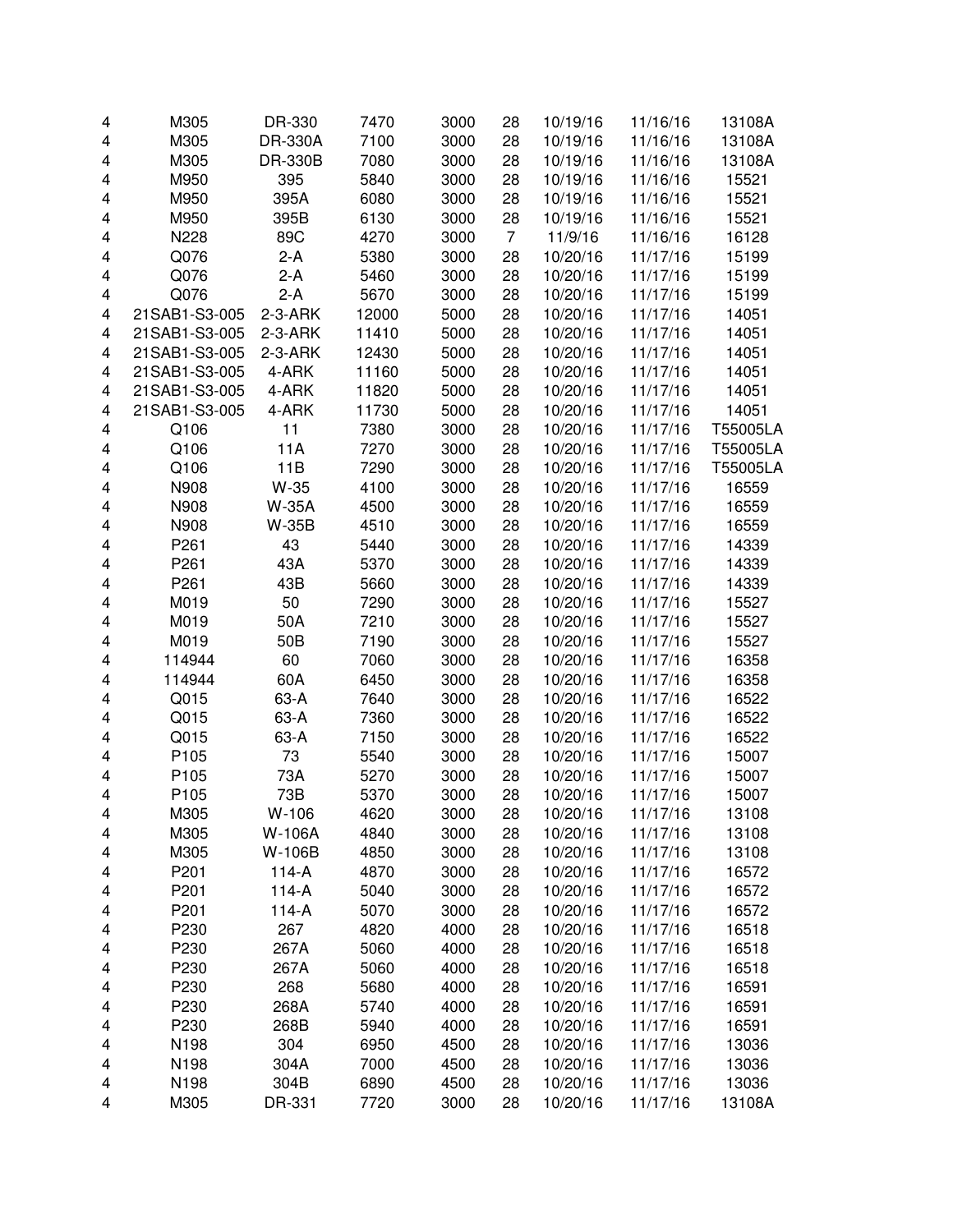| 4                       | M305      | DR-331A      | 7390 | 3000 | 28 | 10/20/16 | 11/17/16 | 13108A   |
|-------------------------|-----------|--------------|------|------|----|----------|----------|----------|
| 4                       | M305      | DR-331B      | 7610 | 3000 | 28 | 10/20/16 | 11/17/16 | 13108A   |
| 4                       | M305      | F321         | 6800 | 3000 | 28 | 10/20/16 | 11/17/16 | 13108    |
| 4                       | M305      | F321A        | 7180 | 3000 | 28 | 10/20/16 | 11/17/16 | 13108    |
| 4                       | M305      | F321B        | 7220 | 3000 | 28 | 10/20/16 | 11/17/16 | 13108    |
| 4                       | Q106      | 7            | 4870 | 3000 | 34 | 10/14/16 | 11/17/16 | 15587    |
| 4                       | Q106      | 7A           | 4990 | 3000 | 34 | 10/14/16 | 11/17/16 | 15587    |
| 4                       | Q106      | 7B           | 4750 | 3000 | 34 | 10/14/16 | 11/17/16 | 15587    |
| 6                       | M305      | F-320        | 6460 | 3000 | 29 | 10/19/16 | 11/17/16 | 13108    |
| 6                       | M305      | F-320A       | 5950 | 3000 | 29 | 10/19/16 | 11/17/16 | 13108    |
| 4                       | Q234      | 1            | 5620 | 3000 | 28 | 10/21/16 | 11/18/16 | 16365    |
| 4                       | Q234      | 1A           | 5060 | 3000 | 28 | 10/21/16 | 11/18/16 | 16365    |
| 4                       | Q234      | 1B           | 5240 | 3000 | 28 | 10/21/16 | 11/18/16 | 16365    |
| 4                       | Q256      | $2-A$        | 7040 | 3000 | 28 | 10/21/16 | 11/18/16 | 16178    |
| 4                       | Q256      | $2-A$        | 7030 | 3000 | 28 | 10/21/16 | 11/18/16 | 16178    |
| 4                       | Q256      | $2-A$        | 6590 | 3000 | 28 | 10/21/16 | 11/18/16 | 16178    |
| $\overline{\mathbf{4}}$ | 113912.01 | $6-A$        | 3200 | 3000 | 28 | 10/21/16 | 11/18/16 | 16521    |
| 4                       | 113912.01 | $6-A$        | 3310 | 3000 | 28 | 10/21/16 | 11/18/16 | 16521    |
| 4                       | 113912.01 | $6-A$        | 3130 | 3000 | 28 | 10/21/16 | 11/18/16 | 16521    |
| 4                       | P260      | 9            | 2690 | 3000 | 28 | 10/21/16 | 11/18/16 | 15584    |
| 4                       | P260      | 9A           | 2720 | 3000 | 28 | 10/21/16 | 11/18/16 | 15584    |
| 4                       | P260      | 9B           | 2540 | 3000 | 28 | 10/21/16 | 11/18/16 | 15584    |
| 4                       | Q029      | $10-A$       | 6420 | 3000 | 28 | 10/21/16 | 11/18/16 | 16452    |
| 4                       | Q029      | $10-A$       | 6770 | 3000 | 28 | 10/21/16 | 11/18/16 | 16452    |
| 4                       | Q029      | $10-A$       | 6610 | 3000 | 28 | 10/21/16 | 11/18/16 | 16452    |
| 4                       | Q108      | 12           | 6420 | 3500 | 28 | 10/21/16 | 11/18/16 | T55005LA |
| 4                       | Q108      | 12A          | 7090 | 3500 | 28 | 10/21/16 | 11/18/16 | T55005LA |
| 4                       | Q108      | 12B          | 6870 | 3500 | 28 | 10/21/16 | 11/18/16 | T55005LA |
| 4                       | M089      | 25A          | 5190 | 3000 | 28 | 10/21/16 | 11/18/16 | 15064    |
| 4                       | M089      | 25A          | 4640 | 3000 | 28 | 10/21/16 | 11/18/16 | 15064    |
| 4                       | M089      | 25A          | 4960 | 3000 | 28 | 10/21/16 | 11/18/16 | 15064    |
| 4                       | N908      | W-36         | 5370 | 3000 | 28 | 10/21/16 | 11/18/16 | 16559    |
| 4                       | N908      | <b>W-36A</b> | 5420 | 3000 | 28 | 10/21/16 | 11/18/16 | 16559    |
| $\overline{\mathbf{4}}$ | N908      | <b>W-36B</b> | 5550 | 3000 | 28 | 10/21/16 | 11/18/16 | 16559    |
| 4                       | P256      | 46           | 4980 | 3000 | 28 | 10/21/16 | 11/18/16 | 15640    |
| 4                       | P256      | 46A          | 5740 | 3000 | 28 | 10/21/16 | 11/18/16 | 15640    |
| 4                       | P256      | 46B          | 5620 | 3000 | 28 | 10/21/16 | 11/18/16 | 15640    |
| 4                       | Q015      | 64-A         | 5700 | 3000 | 28 | 10/21/16 | 11/18/16 | 16522    |
| 4                       | Q015      | 64-A         | 5670 | 3000 | 28 | 10/21/16 | 11/18/16 | 16522    |
| 4                       | Q015      | 64-A         | 5700 | 3000 | 28 | 10/21/16 | 11/18/16 | 16522    |
| 4                       | Q031      | 68           | 6420 | 3000 | 28 | 10/21/16 | 11/18/16 | 16486    |
| 4                       | Q031      | 68A          | 6460 | 3000 | 28 | 10/21/16 | 11/18/16 | 16486    |
| 4                       | Q031      | 68B          | 6400 | 3000 | 28 | 10/21/16 | 11/18/16 | 16486    |
| 4                       | P105      | 74           | 4580 | 3000 | 28 | 10/21/16 | 11/18/16 | 15007    |
| 4                       | P105      | 74A          | 4920 | 3000 | 28 | 10/21/16 | 11/18/16 | 15007    |
| 4                       | P105      | 74B          | 5150 | 3000 | 28 | 10/21/16 | 11/18/16 | 15007    |
| 4                       | N348      | $100-A$      | 5720 | 3000 | 28 | 10/21/16 | 11/18/16 | 620003   |
| 4                       | N348      | $100-A$      | 5810 | 3000 | 28 | 10/21/16 | 11/18/16 | 620003   |
| 4                       | N348      | $100-A$      | 5550 | 3000 | 28 | 10/21/16 | 11/18/16 | 620003   |
| 4                       | Q180      | $102 - 1$    | 6210 | 3000 | 28 | 10/21/16 | 11/18/16 | 15600    |
| 4                       | Q180      | 102-2        | 6320 | 3000 | 28 | 10/21/16 | 11/18/16 | 15600    |
| 4                       | Q180      | 102-3        | 6130 | 3000 | 28 | 10/21/16 | 11/18/16 | 15600    |
|                         |           |              |      |      |    |          |          |          |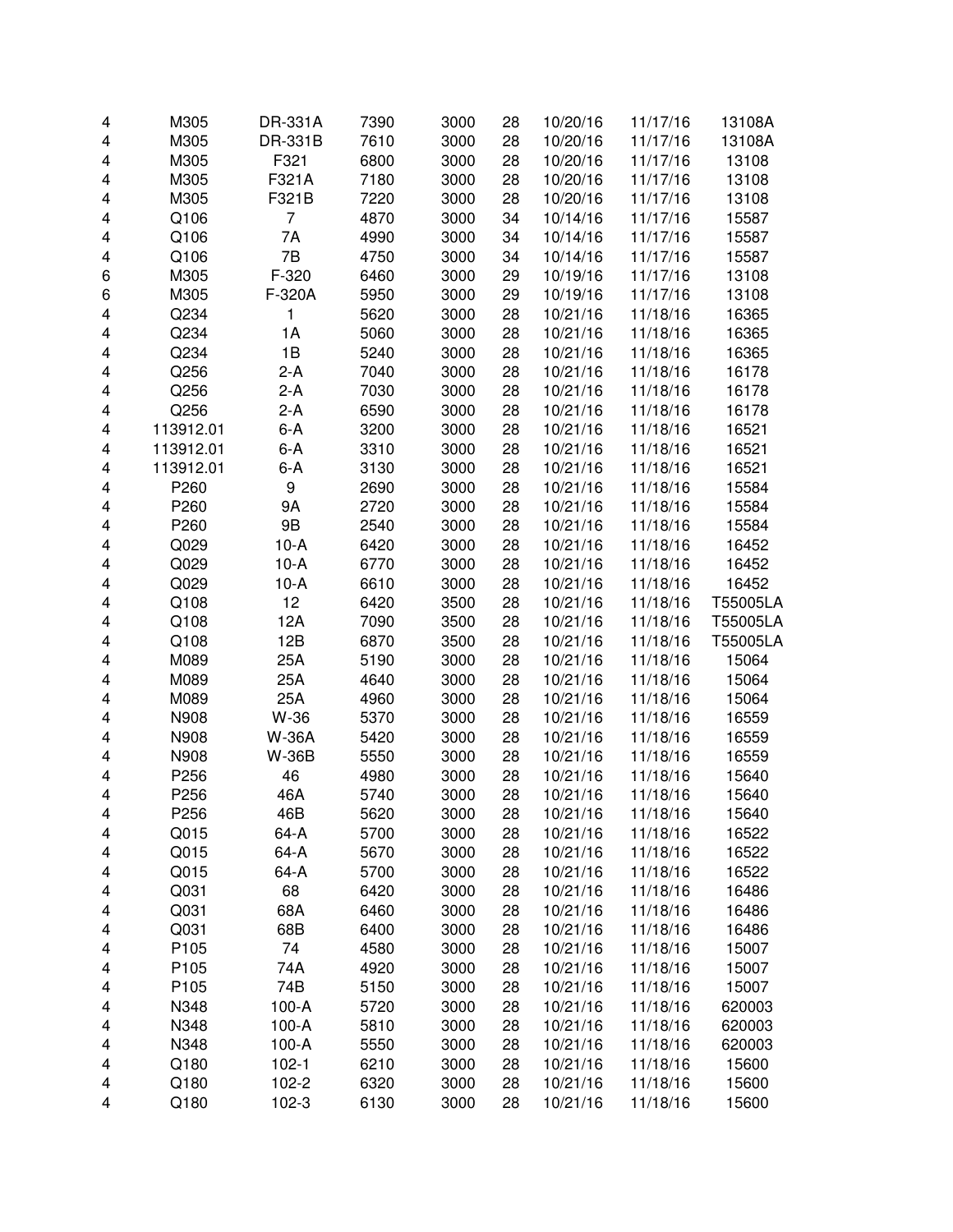| 4                       | Q180      | 102-AR   | 6550 | 3000 | 28 | 10/21/16 | 11/18/16 | 15600  |
|-------------------------|-----------|----------|------|------|----|----------|----------|--------|
| 4                       | Q180      | 102-AR   | 6220 | 3000 | 28 | 10/21/16 | 11/18/16 | 15600  |
| 4                       | Q180      | 102-AR   | 6210 | 3000 | 28 | 10/21/16 | 11/18/16 | 15600  |
| 4                       | M305      | W-107    | 5850 | 3000 | 28 | 10/21/16 | 11/18/16 | 13108  |
| 4                       | M305      | W-107A   | 6500 | 3000 | 28 | 10/21/16 | 11/18/16 | 13108  |
| 4                       | M305      | W-107B   | 4270 | 3000 | 28 | 10/21/16 | 11/18/16 | 13108  |
| 4                       | O047      | 171      | 6400 | 3000 | 28 | 10/21/16 | 11/18/16 | 15199  |
| 4                       | O047      | 171A     | 6420 | 3000 | 28 | 10/21/16 | 11/18/16 | 15199  |
| 4                       | O047      | 171A     | 6100 | 3000 | 28 | 10/21/16 | 11/18/16 | 15199  |
| 4                       | O047      | 171      | 2520 | 3000 | 28 | 10/21/16 | 11/18/16 | 15199  |
| 4                       | P047      | 172      | 5370 | 3000 | 28 | 10/21/16 | 11/18/16 | 15199  |
| 4                       | P047      | 172A     | 5290 | 3000 | 28 | 10/21/16 | 11/18/16 | 15199  |
| 4                       | P047      | 172A     | 5570 | 3000 | 28 | 10/21/16 | 11/18/16 | 15199  |
| 4                       | N266      | 213      | 5550 | 3000 | 28 | 10/21/16 | 11/18/16 | 13025  |
| $\overline{\mathbf{4}}$ | N266      | 213A     | 5110 | 3000 | 28 | 10/21/16 | 11/18/16 | 13025  |
| $\overline{\mathbf{4}}$ | N266      | 213B     | 5180 | 3000 | 28 | 10/21/16 | 11/18/16 | 13025  |
| 4                       | N165      | 214      | 5250 | 3000 | 28 | 10/21/16 | 11/18/16 | 14273  |
| 4                       | N165      | 214A     | 5250 | 3000 | 28 | 10/21/16 | 11/18/16 | 14273  |
| 4                       | N165      | 214B     | 5120 | 3000 | 28 | 10/21/16 | 11/18/16 | 14273  |
| 4                       | N198      | 305      | 7460 | 4500 | 28 | 10/21/16 | 11/18/16 | 13036  |
| 4                       | N198      | 305A     | 7740 | 4500 | 28 | 10/21/16 | 11/18/16 | 13036  |
| 4                       | N198      | 305B     | 7430 | 4500 | 28 | 10/21/16 | 11/18/16 | 13036  |
| 4                       | M305      | DR-332   | 6290 | 3000 | 28 | 10/21/16 | 11/18/16 | 13108A |
| 4                       | M305      | DR-332A  | 7760 | 3000 | 28 | 10/21/16 | 11/18/16 | 13108A |
| 4                       | M305      | DR-332B  | 7410 | 3000 | 28 | 10/21/16 | 11/18/16 | 13108A |
| 4                       | 108854.04 | 10       | 6430 | 3000 | 28 | 10/24/16 | 11/21/16 | 16120  |
| 4                       | 108854.04 | 10A      | 6430 | 3000 | 28 | 10/24/16 | 11/21/16 | 16120  |
| 4                       | 108854.04 | 10B      | 6320 | 3000 | 28 | 10/24/16 | 11/21/16 | 16120  |
| 4                       | Q107      | 17       | 6830 | 3500 | 28 | 10/24/16 | 11/21/16 | 14333  |
| 4                       | Q107      | 17A      | 6760 | 3500 | 28 | 10/24/16 | 11/21/16 | 14333  |
| 4                       | Q107      | 17B      | 6910 | 3500 | 28 | 10/24/16 | 11/21/16 | 14333  |
| $\overline{\mathbf{4}}$ | N114      | 90       | 5310 | 3000 | 28 | 10/24/16 | 11/21/16 | 14202  |
| $\overline{\mathbf{4}}$ | N114      | 90A      | 6980 | 3000 | 28 | 10/24/16 | 11/21/16 | 14202  |
| 4                       | N114      | 90B      | 5080 | 3000 | 28 | 10/24/16 | 11/21/16 | 14202  |
| 4                       | M305      | $Q-108$  | 7560 | 3000 | 28 | 10/24/16 | 11/21/16 | 13108  |
| 4                       | M305      | Q-108A   | 7560 | 3000 | 28 | 10/24/16 | 11/21/16 | 13108  |
| 4                       | M305      | $Q-108B$ | 7540 | 3000 | 28 | 10/24/16 | 11/21/16 | 13108  |
| 4                       | Q158      | $3-A$    | 4080 | 3000 | 28 | 10/24/16 | 11/21/16 | 16483  |
| 4                       | Q158      | $3-A$    | 4360 | 3000 | 28 | 10/24/16 | 11/21/16 | 16483  |
| 4                       | Q158      | $3-A$    | 4380 | 3000 | 28 | 10/24/16 | 11/21/16 | 16483  |
| 4                       | Q049      | 9        | 4910 | 3000 | 28 | 10/24/16 | 11/21/16 | 16130  |
| 4                       | Q049      | 9Α       | 6110 | 3000 | 28 | 10/24/16 | 11/21/16 | 16130  |
| 4                       | Q049      | 9B       | 5840 | 3000 | 28 | 10/24/16 | 11/21/16 | 16130  |
| 4                       | P260      | 10       | 2640 | 3000 | 28 | 10/24/16 | 11/21/16 | 15584  |
| 4                       | P260      | 10A      | 2760 | 3000 | 28 | 10/24/16 | 11/21/16 | 15584  |
| 4                       | P260      | 10B      | 2630 | 3000 | 28 | 10/24/16 | 11/21/16 | 15584  |
| 4                       | 110538.03 | $10-A$   | 5000 | 4000 | 28 | 10/24/16 | 11/21/16 |        |
| 4                       | 110538.03 | $10-A$   | 5120 | 4000 | 28 | 10/24/16 | 11/21/16 |        |
| 4                       | 110538.03 | $10-A$   | 5100 | 4000 | 28 | 10/24/16 | 11/21/16 |        |
| 4                       | P229      | 13       | 5310 | 3000 | 28 | 10/24/16 | 11/21/16 | 16166  |
| 4                       | P229      | 13A      | 5170 | 3000 | 28 | 10/24/16 | 11/21/16 | 16166  |
| 4                       | P229      | 13B      | 5630 | 3000 | 28 | 10/24/16 | 11/21/16 | 16166  |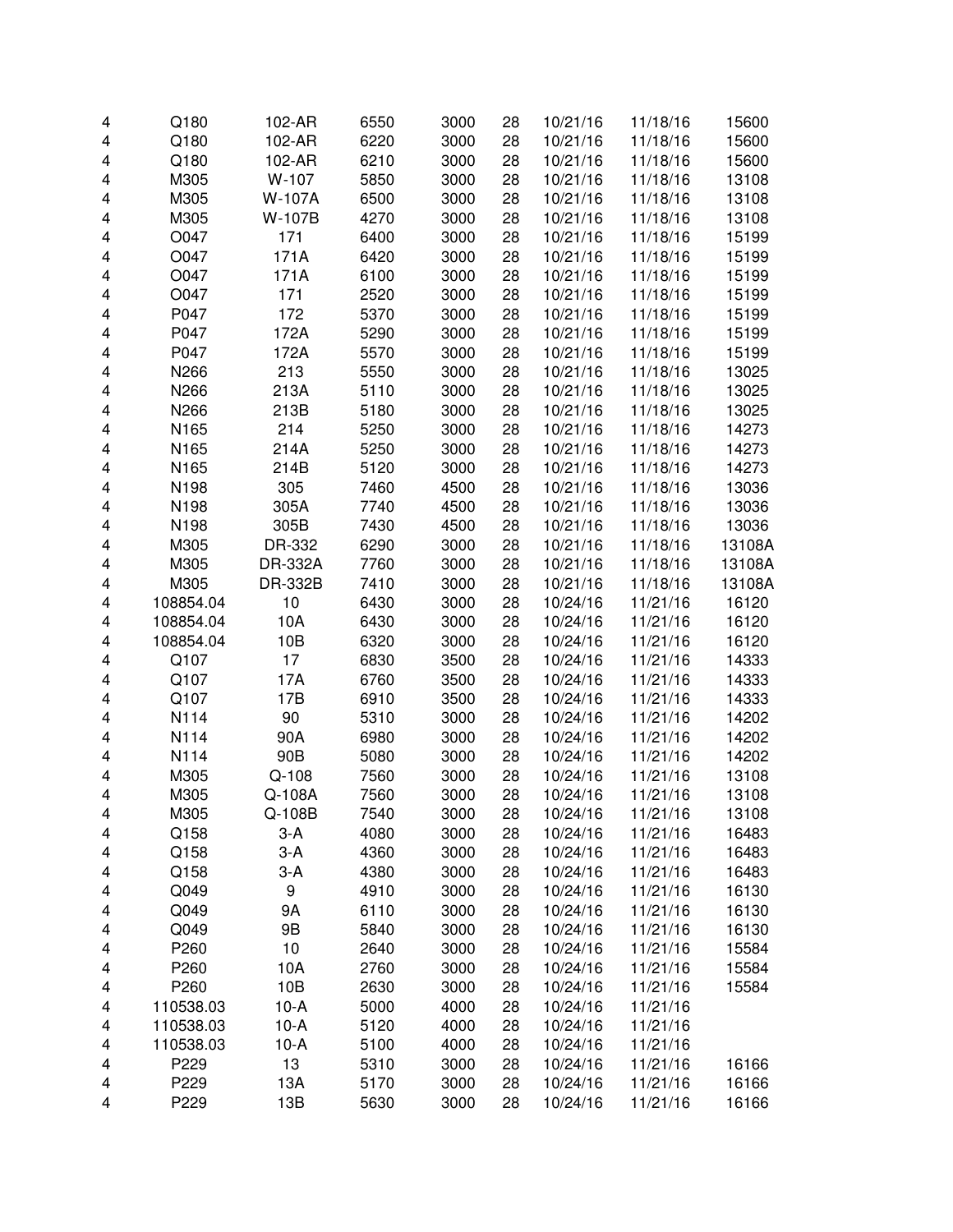| 4 | Q108        | 13      | 5770  | 3500 | 28 | 10/24/16 | 11/21/16 | T55005LA |
|---|-------------|---------|-------|------|----|----------|----------|----------|
| 4 | Q108        | 13A     | 5870  | 3500 | 28 | 10/24/16 | 11/21/16 | T55005LA |
| 4 | Q108        | 13B     | 5480  | 3500 | 28 | 10/24/16 | 11/21/16 | T55005LA |
| 4 | 116765      | 15A     | 3480  | 3000 | 28 | 10/24/16 | 11/21/16 | 16499    |
| 4 | 116765      | 15A     | 3440  | 3000 | 28 | 10/24/16 | 11/21/16 | 16499    |
| 4 | 116765      | 15A     | 3450  | 3000 | 28 | 10/24/16 | 11/21/16 | 16499    |
| 4 | P311        | 21      | 6300  | 4000 | 28 | 10/24/16 | 11/21/16 |          |
| 4 | P311        | 21A     | 6420  | 4000 | 28 | 10/24/16 | 11/21/16 |          |
| 4 | P311        | 21B     | 6320  | 4000 | 28 | 10/24/16 | 11/21/16 |          |
| 4 | P922        | 23      | 5210  | 3000 | 34 | 10/18/16 | 11/21/16 | 16086    |
| 4 | P922        | 23A     | 5460  | 3000 | 34 | 10/18/16 | 11/21/16 | 16086    |
| 4 | P922        | 23B     | 5200  | 3000 | 34 | 10/18/16 | 11/21/16 | 16086    |
| 4 | N282        | 32A     | 5260  | 3000 | 28 | 10/24/16 | 11/21/16 | 14145    |
| 4 | N282        | 32A     | 5270  | 3000 | 28 | 10/24/16 | 11/21/16 | 14145    |
| 4 | N282        | 32A     | 5600  | 3000 | 28 | 10/24/16 | 11/21/16 | 14145    |
| 4 | P190        | 37      | 5840  | 3000 | 28 | 10/24/16 | 11/21/16 | 15425    |
| 4 | P190        | 37A     | 5770  | 3000 | 28 | 10/24/16 | 11/21/16 | 15425    |
| 4 | P190        | 37B     | 6090  | 3000 | 28 | 10/24/16 | 11/21/16 | 15425    |
| 4 | Q031        | 71      | 5340  | 3000 | 28 | 10/24/16 | 11/21/16 | 16486    |
| 4 | Q031        | 71A     | 5460  | 3000 | 28 | 10/24/16 | 11/21/16 | 16486    |
| 4 | Q031        | 71B     | 5300  | 3000 | 28 | 10/24/16 | 11/21/16 | 16486    |
| 4 | P105        | 75      | 5620  | 3000 | 28 | 10/24/16 | 11/21/16 | 15007    |
| 4 | P105        | 75A     | 5000  | 3000 | 28 | 10/24/16 | 11/21/16 | 15007    |
| 4 | P105        | 75B     | 5170  | 3000 | 28 | 10/24/16 | 11/21/16 | 15007    |
| 4 | P247        | 85      | 5110  | 3000 | 28 | 10/24/16 | 11/21/16 | 16130    |
| 4 | P247        | 85A     | 5320  | 3000 | 28 | 10/24/16 | 11/21/16 | 16130    |
| 4 | P247        | 85B     | 5470  | 3000 | 28 | 10/24/16 | 11/21/16 | 16130    |
| 4 | P247        | 86      | 5360  | 3000 | 28 | 10/24/16 | 11/21/16 | 16130    |
| 4 | P247        | 86A     | 6020  | 3000 | 28 | 10/24/16 | 11/21/16 | 16130    |
| 4 | P247        | 86B     | 6010  | 3000 | 28 | 10/24/16 | 11/21/16 | 16130    |
| 4 | P047        | 173-A   | 8050  | 4000 | 28 | 10/24/16 | 11/21/16 | 16480    |
| 4 | P047        | 173-A   | 8190  | 4000 | 28 | 10/24/16 | 11/21/16 | 16480    |
| 4 | P047        | 173-A   | 7860  | 4000 | 28 | 10/24/16 | 11/21/16 | 16480    |
| 4 | N266        | 214     | 5130  | 4000 | 28 | 10/24/16 | 11/21/16 | 13025    |
| 4 | N266        | 214A    | 4860  | 4000 | 28 | 10/24/16 | 11/21/16 | 13025    |
| 4 | N266        | 214B    | 5090  | 4000 | 28 | 10/24/16 | 11/21/16 | 13025    |
| 4 | N266        | 214-E   | 4820  | 4000 | 28 | 10/24/16 | 11/21/16 | 13025    |
| 4 | N266        | 214-F   | 4730  | 4000 | 28 | 10/24/16 | 11/21/16 | 13025    |
| 4 | N266        | $214-G$ | 5060  | 4000 | 28 | 10/24/16 | 11/21/16 | 13025    |
| 4 | N165        | 215     | 4400  | 3000 | 28 | 10/24/16 | 11/21/16 | 14273    |
| 4 | N165        | 215A    | 4730  | 3000 | 28 | 10/24/16 | 11/21/16 | 14273    |
| 4 | N165        | 215B    | 4740  | 3000 | 28 | 10/24/16 | 11/21/16 | 14273    |
| 4 | P230        | 269     | 5630  | 3000 | 28 | 10/24/16 | 11/21/16 | 16417    |
| 4 | P230        | 269A    | 5390  | 3000 | 28 | 10/24/16 | 11/21/16 | 16417    |
| 4 | P230        | 269B    | 6010  | 3000 | 28 | 10/24/16 | 11/21/16 | 16417    |
| 4 | Q147        | 10      | 5060  | 3000 | 28 | 10/24/16 | 11/21/16 | 16286    |
| 4 | Q147        | 10A     | 5240  | 3000 | 28 | 10/24/16 | 11/21/16 | 16286    |
| 4 | Q147        | 10B     | 5300  | 3000 | 28 | 10/24/16 | 11/21/16 | 16286    |
| 4 | Q161        | $5-A$   | 6040  | 3000 | 28 | 10/24/16 | 11/21/16 | 16452    |
| 4 | Q161        | $5-A$   | 5930  | 3000 | 28 | 10/24/16 | 11/21/16 | 16452    |
| 4 | Q161        | $5-A$   | 5850  | 3000 | 28 | 10/24/16 | 11/21/16 | 16452    |
| 4 | 21SAB1S3005 | 5-ARK   | 11550 | 8000 | 28 | 10/24/16 | 11/21/16 | 14051    |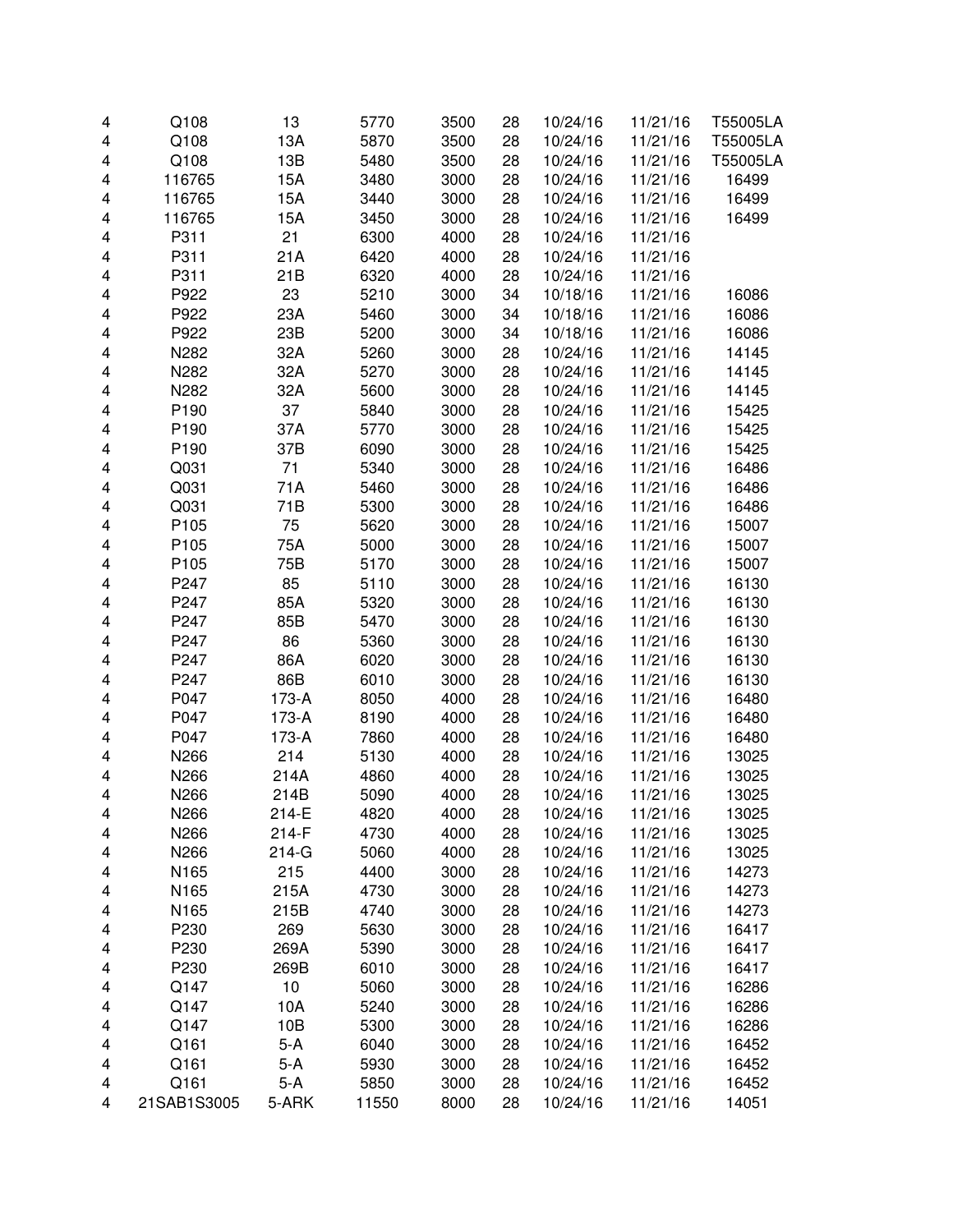| 4                       | 21SAB1S3005 | 5-ARK          | 11320 | 8000 | 28 | 10/24/16 | 11/21/16 | 14051  |
|-------------------------|-------------|----------------|-------|------|----|----------|----------|--------|
| $\overline{\mathbf{4}}$ | 21SAB1S3005 | 5-ARK          | 11330 | 8000 | 28 | 10/24/16 | 11/21/16 | 14051  |
| 4                       | 21SAB1S3005 | 6-ARK          | 10860 | 8000 | 28 | 10/24/16 | 11/21/16 | 14051  |
| 4                       | 21SAB1S3005 | 6-ARK          | 10680 | 8000 | 28 | 10/24/16 | 11/21/16 | 14051  |
| 4                       | 21SAB1S3005 | 6-ARK          | 11370 | 8000 | 28 | 10/24/16 | 11/21/16 | 14051  |
| 4                       | IA          | 6-ARKZ         | 11050 | 8000 | 28 | 10/24/16 | 11/21/16 |        |
| 4                       | IA          | 6-ARKZ         | 10540 | 8000 | 28 | 10/24/16 | 11/21/16 |        |
| 4                       | IA          | 6-ARKZ         | 10670 | 8000 | 28 | 10/24/16 | 11/21/16 |        |
| 4                       | Q221        | $\overline{c}$ | 7400  | 3000 | 28 | 10/24/16 | 11/21/16 | 16588  |
| 4                       | Q221        | 2A             | 7730  | 3000 | 28 | 10/24/16 | 11/21/16 | 16588  |
| 4                       | Q221        | 2B             | 7760  | 3000 | 28 | 10/24/16 | 11/21/16 | 16588  |
| $\overline{\mathbf{4}}$ | Q030        | $10-A$         | 7000  | 3000 | 28 | 10/24/16 | 11/21/16 | 16475  |
| 4                       | Q030        | $10-A$         | 6780  | 3000 | 28 | 10/24/16 | 11/21/16 | 16475  |
| 4                       | Q030        | $10-A$         | 7270  | 3000 | 28 | 10/24/16 | 11/21/16 | 16475  |
| 4                       | Q914        | 16             | 9630  | 3000 | 28 | 10/24/16 | 11/21/16 | 15535  |
| $\overline{\mathbf{4}}$ | Q914        | 16A            | 9480  | 3000 | 28 | 10/24/16 | 11/21/16 | 15535  |
| 4                       | Q914        | 16B            | 9420  | 3000 | 28 | 10/24/16 | 11/21/16 | 15535  |
| $\overline{\mathbf{4}}$ | N908        | W-37           | 4340  | 3000 | 28 | 10/24/16 | 11/21/16 | 16559  |
| 4                       | N908        | <b>W-37A</b>   | 4300  | 3000 | 28 | 10/24/16 | 11/21/16 | 16559  |
| $\overline{\mathbf{4}}$ | N908        | <b>W-37B</b>   | 4080  | 3000 | 28 | 10/24/16 | 11/21/16 | 16559  |
| 4                       | P256        | 47             | 5590  | 3000 | 28 | 10/24/16 | 11/21/16 | 15610  |
| 4                       | P256        | 47A            | 5670  | 3000 | 28 | 10/24/16 | 11/21/16 | 15610  |
| 4                       | P256        | 47B            | 5760  | 3000 | 28 | 10/24/16 | 11/21/16 | 15610  |
| 4                       | 114944      | 61             | 7070  | 3000 | 28 | 10/24/16 | 11/21/16 |        |
| 4                       | 114944      | 61A            | 7570  | 3000 | 28 | 10/24/16 | 11/21/16 |        |
| 4                       | 114944      | 62             | 5710  | 3000 | 28 | 10/24/16 | 11/21/16 |        |
| 4                       | 114944      | 62A            | 5920  | 3000 | 28 | 10/24/16 | 11/21/16 |        |
| 4                       | 114944      | 62B            | 6820  | 3000 | 28 | 10/24/16 | 11/21/16 |        |
| $\overline{\mathbf{4}}$ | 114944      | 62AR           | 6120  | 3000 | 28 | 10/24/16 | 11/21/16 | 16358  |
| 4                       | 114944      | 62AR1          | 6460  | 3000 | 28 | 10/24/16 | 11/21/16 |        |
|                         | 114944      | 62AR2          |       |      | 28 | 10/24/16 |          | 16358  |
| $\overline{\mathbf{4}}$ |             |                | 5870  | 3000 |    |          | 11/21/16 | 16358  |
| $\overline{\mathbf{4}}$ | Q031        | 69             | 5010  | 3000 | 28 | 10/24/16 | 11/21/16 | 16486  |
| $\overline{\mathbf{4}}$ | Q031        | 69A            | 4970  | 3000 | 28 | 10/24/16 | 11/21/16 | 16486  |
| 4                       | Q031        | 69B            | 5180  | 3000 | 28 | 10/24/16 | 11/21/16 | 16486  |
| 4                       | Q031        | 70             | 5560  | 3000 | 28 | 10/24/16 | 11/21/16 | 16486  |
| 4                       | Q031        | 70A            | 5970  | 3000 | 28 | 10/24/16 | 11/21/16 | 16486  |
| 4                       | Q031        | 70A            | 5610  | 3000 | 28 | 10/24/16 | 11/21/16 | 16486  |
| 4                       | N198        | 306            | 4310  | 4500 | 28 | 10/24/16 | 11/21/16 | 13036  |
| 4                       | N198        | 306A           | 4420  | 4500 | 28 | 10/24/16 | 11/21/16 | 13036  |
| 4                       | N198        | 306B           | 4830  | 4500 | 28 | 10/24/16 | 11/21/16 | 13036  |
| 4                       | N198        | 307            | 7670  | 4500 | 28 | 10/24/16 | 11/21/16 | 13036  |
| 4                       | N198        | 307A           | 7590  | 4500 | 28 | 10/24/16 | 11/21/16 | 13036  |
| 4                       | N198        | 307B           | 8340  | 4500 | 28 | 10/24/16 | 11/21/16 | 13036  |
| 4                       | M950        | 417-C          | 5220  | 3000 | 6  | 11/15/16 | 11/21/16 | 15498  |
| 4                       | M950        | 420-C          | 2960  | 3000 | 3  | 11/18/16 | 11/21/16 | 15521  |
| 4                       | M305        | F-322          | 5660  | 3000 | 28 | 10/24/16 | 11/21/16 | 13108  |
| 4                       | M305        | F-322A         | 5180  | 3000 | 28 | 10/24/16 | 11/21/16 | 13108  |
| 4                       | M305        | F-322B         | 5170  | 3000 | 28 | 10/24/16 | 11/21/16 | 13108  |
| 4                       | M305        | F-322-C        | 5970  | 3000 | 28 | 10/24/16 | 11/21/16 | 13108  |
| 4                       | M305        | F-322-D        | 5970  | 3000 | 28 | 10/24/16 | 11/21/16 | 13108  |
| 4                       | M305        | F-322-E        | 5500  | 3000 | 28 | 10/24/16 | 11/21/16 | 13108  |
| 4                       | M305        | DR-333         | 6180  | 3000 | 28 | 10/24/16 | 11/21/16 | 13108A |